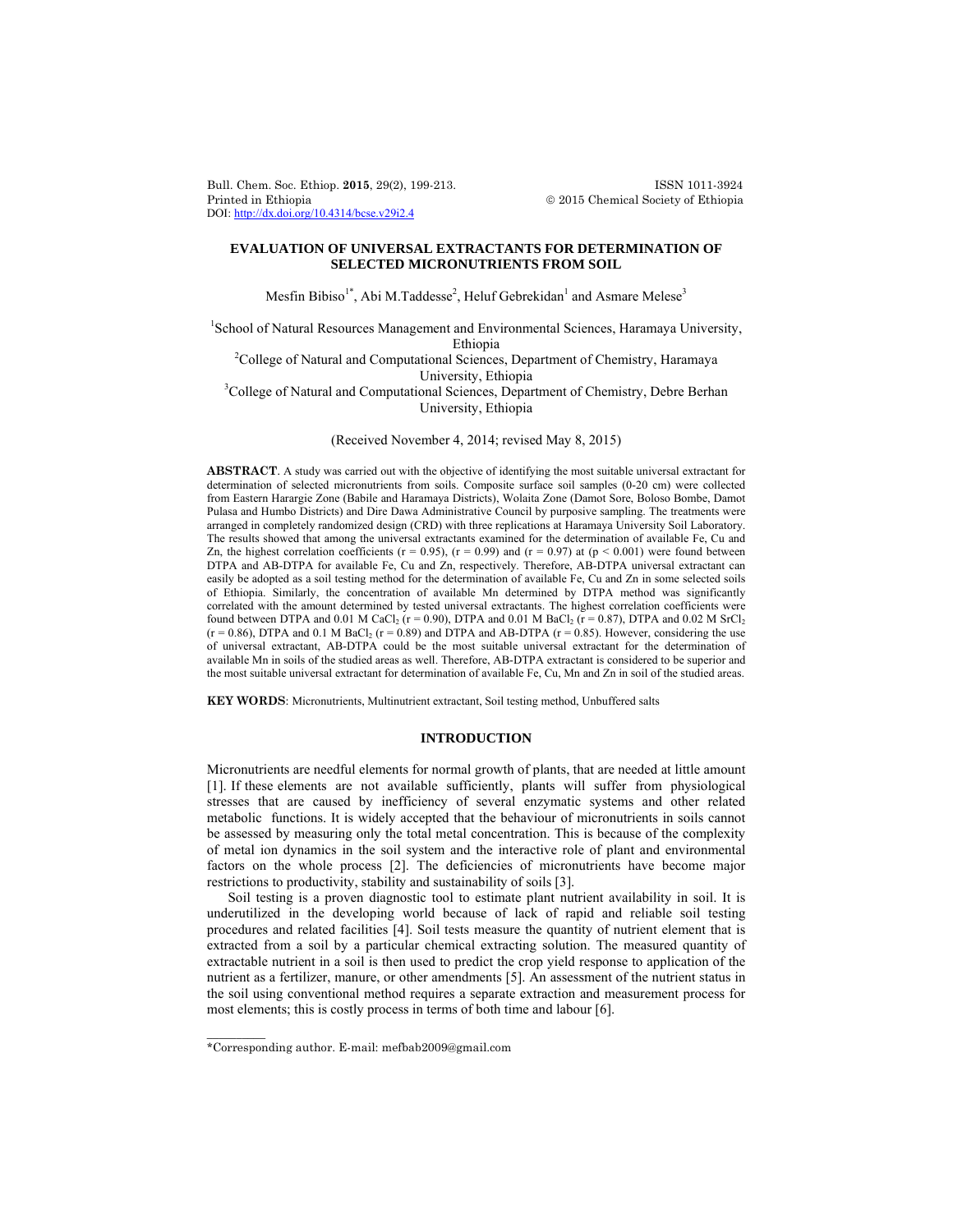Universal soil extractant is the term that has been adopted to designate a reagent that can be used to extract more than one class of elements and/or ions from a soil with the concentration found being a means for assessing the soil's fertility status or levels of toxicity. The advantages of universal extractants in soil testing methods include increasing the reliability of soil test, increasing accuracy and precision of the tests and it saves time and increase the efficiency of the methods in routine soil analysis [7]. Several methodologies have been developed and introduced for rapid soil tests to determine the quantities of elements in soil for the last few years [8]. The advantages are significant in today's soil testing laboratories, one being the use of multi-element analyzers such as inductively coupled plasma (ICP) spectrometer and automated flow injection analyzers for assaying prepared soil extracts [9].

Various methods for micronutrient assessment in soils are available. These include dilute acids, chelating agents such as ethylene diamine tetra acetic acid (EDTA) and diethylenetriamine penta acetic acid (DTPA) [10, 11]. One of the major advances in micronutrient soil testing has been the development of extracting solutions that contain chelating agents, primarily DTPA and EDTA [12]. Mehlich 3 extractant was developed as a universal (multiple nutrients) extractant for routine analyses of micronutrients (Cu, Fe, Mn, Zn, etc.) for a wide range of soils across acidic, neutral and high pH soils in addition to macronutrients [13]. High correlation coefficients were found between values of Zn, Fe, Mn and Cu determined by TEA-DTPA and AB-DTPA [14]. Moreover, the AB-DTPA extractant was highly correlated with Mehlich 3 method for Cu and Zn determination [15].

The drive for targeting higher agricultural production needs a balanced use of nutrients which otherwise create problems of soil fertility exhaustion and nutrient imbalances not only of major but also of secondary and micronutrients. Crop yields may be limited by micronutrient deficiency caused by the low natural fertility of some soils, considerable nutrient removal by harvests and excessive application of phosphate fertilizers and substances for correction of soil acidity, causing the insolubility of micronutrients in the soil [16]. For countries like Ethiopia, where there is no micronutrient application in the form of chemical fertilizers or organic elements, micronutrients are removed through crop harvest [17]. However, there is very little information available in Ethiopia about micronutrient levels in soils. The study carried out on the micronutrient status of Ethiopian soils reported that the contents of Fe and Mn were usually at an adequate level, while molybdenum (Mo) and Zn contents were variable [18]. Research finding showed that the micronutrient content of the soil is influenced by several factors among which soil organic matter content, soil reaction, and clay content are the major one [19]. The status of micronutrients on Andisols of Rift Valley using different analytical methods was studied [20].

However, information related to the use of universal extractants such as, 0.026 M EDTA, 0.01 M CaCl<sub>2</sub>, 0.01 M BaCl<sub>2</sub>, 0.1 M BaCl<sub>2</sub>, 0.02 M SrCl<sub>2</sub>, Mehlich 3 and AB-DTPA for determination of micronutrients (Fe, Cu, Mn and Zn) in Ethiopian soil is scarce. The purpose of this work was, therefore, to assess the effectiveness of these universal extractants for soils of selected pH and to identify the most suitable universal extractant for the studied soils. This study has also focused on relationships between the conventional soil testing methodologies for selected micronutrients and the universal extractants proposed.

## **EXPERIMENTAL**

#### *Description of the study areas*

The study was conducted in some selected parts of Ethiopia. Viz., Eastern Harargie Zone (Babile and Haramaya Districts), Wolaita Zone (Boloso Bombe, Damot Pulasa, Damot Sore and Humbo Districts) and Dire Dawa Administrative Council as shown in Figure 1.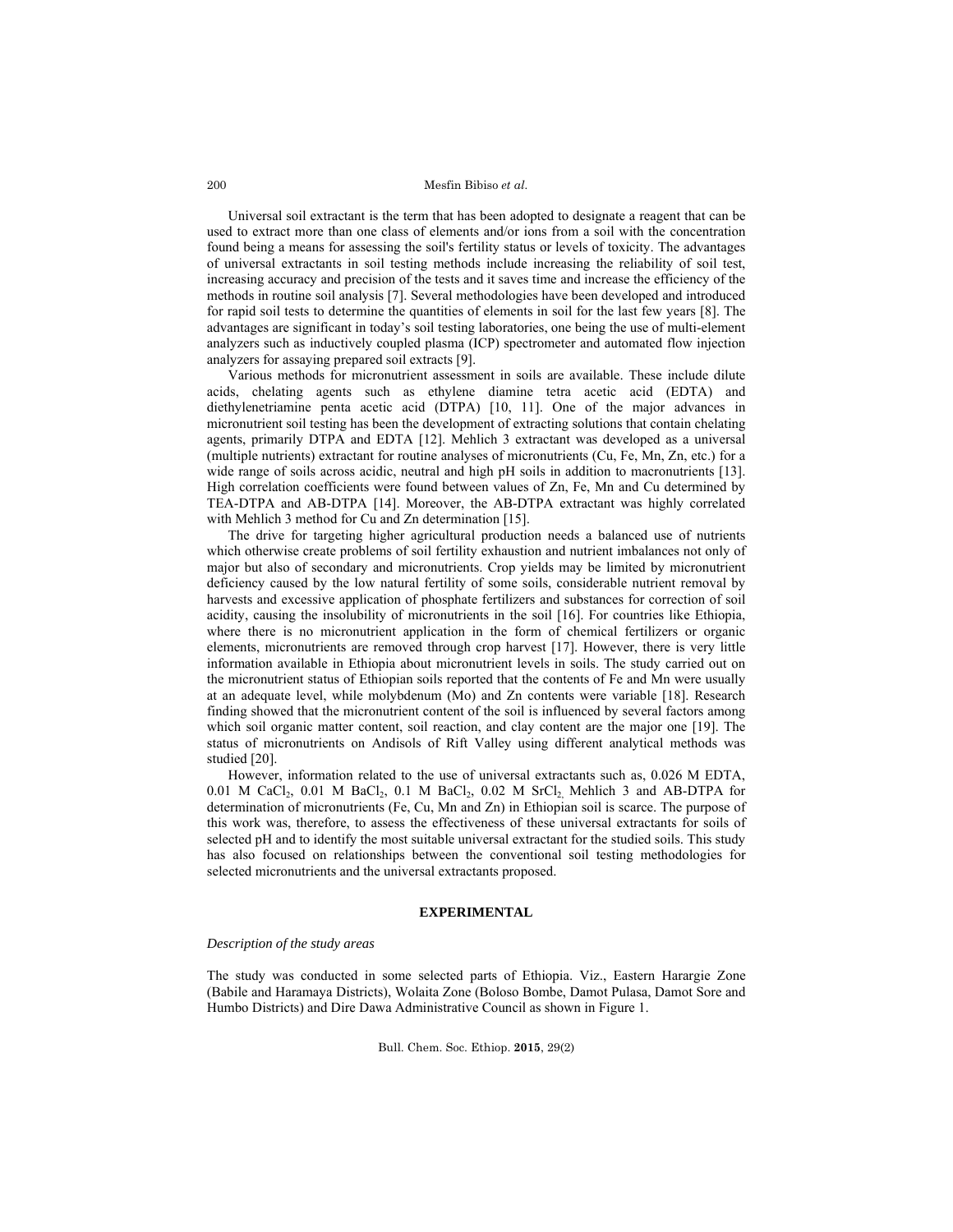

Figure 1. Location map of the study areas

Babile District lies between  $8^009'$  and  $9^023'$  N latitude, and between  $42^015'$  and  $42^053'$  E longitude and an altitude between 1239 and 1441 meters above sea level (masl). The rainy season of the area is bimodal; the short rainy season extends from March to May and the main rainy season stretches from July to September. The annual rainfall varies from 450 to 900 mm and the annual mean maximum and minimum temperatures are  $30.9$  and  $13.5 \degree$ C, respectively [21]. Considering the land use, the land was continuously cultivated for sorghum, maize and ground nut which are the dominant crops for this District. Similarly, Haramaya District is located on the Eastern escarpment of the Rift Valley near  $09^{\circ}26$  N and  $41^{\circ}55$  to  $42^{\circ}03$  E, at an altitude of 1970 to 1980 masl. Some of the dominant crops in this District are sorghum, maize, wheat and common beans. The total annual average rainfall is 827 mm and the mean temperature is  $16.8 \degree$ C.

Wolaita Zone is roughly located between  $6.4^{\circ}$ -7.1<sup>0</sup> N and 37.4<sup>0</sup>-38.2<sup>0</sup> E, latitude and longitude, respectively. The rainfall in the zone is characterized by bimodal distribution pattern and the main rainy season (Maher) is between June and continues up to end of September and Belg is from late February to late March/early April. The annual average temperature of the zone is 21.86 <sup>0</sup>C. The altitude of the zone ranges from 501 to 3000 masl  $[22]$ . Considering the land use, the land was intensively cultivated for the major crops including maize, barley, sweet potato and teff. On the other hand, urea and diammonium phosphate (DAP) were commonly used as a fertilizer by the farmers in this Zone.

 The Dire Dawa Administrative Council (DDAC) is geographically located in the eastern part of the country specifically lying at latitude and longitude of  $9^036'$  N and  $41^052'$  E,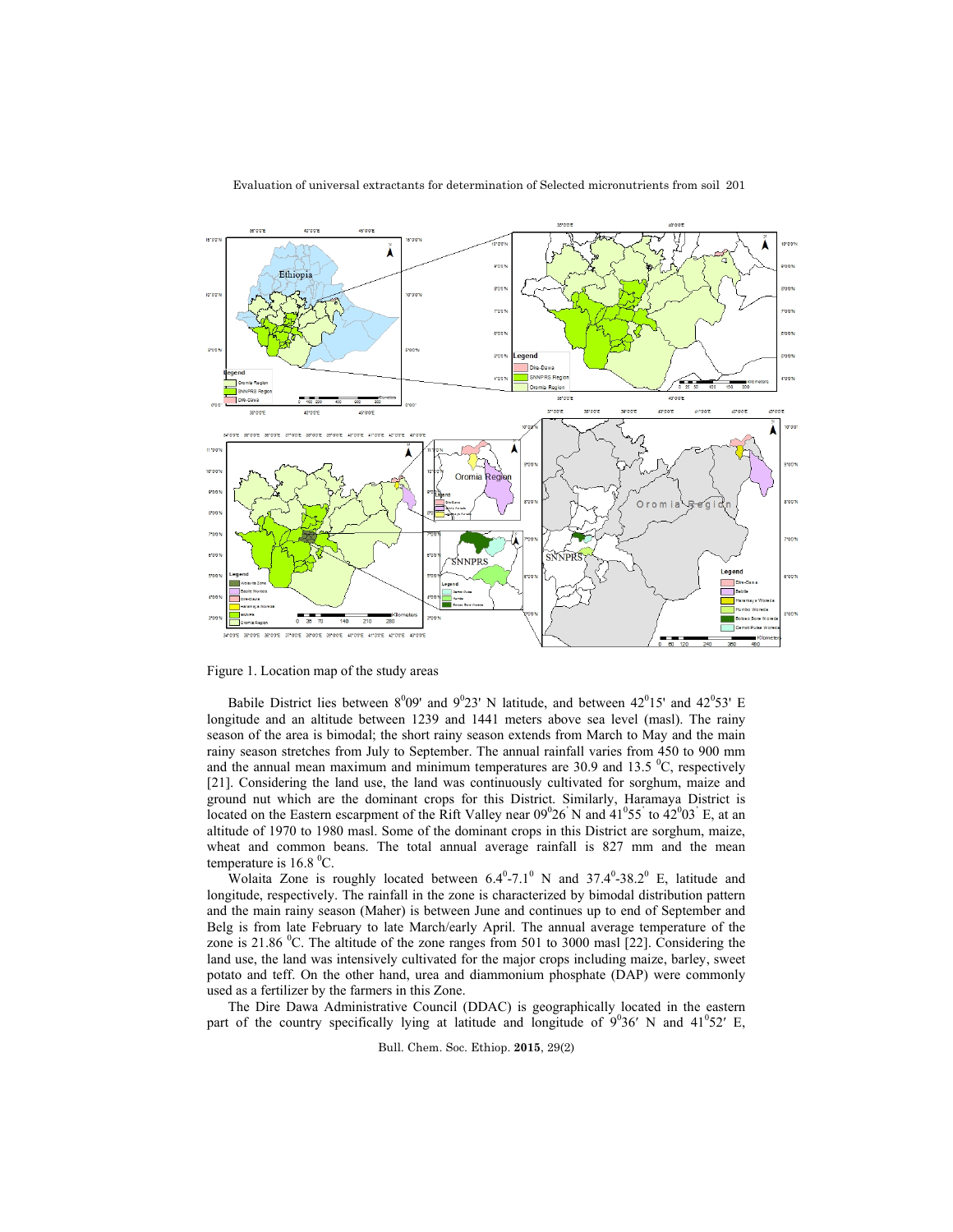respectively. The DDAC comprises of diversified topographic features, its altitude ranging from 960 in the northeast to 2450 masl in the southwest. The cereal crops grown in the DDAC are sorghum and maize only. Besides the cereal crops, a variety of vegetables such as onion, tomato, pepper and cabbages, cash crops such as khat, coffee and fruit crops like papaya, banana and guava are also grown [23].

## *Site selection*

The study was conducted by collecting 7 representative soil samples within the pH range of 4.5- 5.0, 5.1-5.5, 5.6-6.0, 6.1-6.5, 6.6-7.3, 7.4-7.8, and 7.9-8.4. The sites were selected by purposive sampling in order to get soils having different pH values.

# *Sample collection and preparation*

Composite surface soil samples (0-20 cm depth) were collected from the studied areas. The samples were bagged, labeled and transported to the laboratory for preparation and analysis of selected soil properties following standard laboratory procedures.

## *Instrumentation*

A stainless steel soil sampling auger was used to collect all the soil samples from sampling sites. All the soil samples were weighed on a digital analytical balance (Mettler Toledo, Switzerland) with  $+ 0.0001$  g precision. pH meter (Belgium, C835) was used during pH measurement of the soil. The concentrations of Fe, Cu, Mn and Zn in the soil samples were determined by Flame Atomic Absorption Spectrophotometer (FAAS) (Buck Scientific Model 210 VGP AAS, East Norwalk, USA) by using hallow cathode lamps with air acetylene flame. A Bruker AXS Diffractometer, Model D-78187 Karlsruhe, Germany, was used for X-ray diffraction (XRD) analysis of soil samples. The concentrations of  $SiO_2$ ,  $Al_2O_3$ ,  $Fe_2O_3$ ,  $CaO$ ,  $MgO$ ,  $Na_2O$ ,  $K_2O$ , MnO,  $P_2O_5$ , TiO<sub>2</sub> and H<sub>2</sub>O in the soil samples were determined by Varian Spectra Atomic Absorption Spectrometer (Shimadzu, USA).

# *Reagents and chemicals*

Chemicals and reagents used in this study were all of analytical grades. Some of the chemicals and reagents used in this study were;  $SrCl<sub>2</sub> (98%, AnalaR, BDH), CaCl<sub>2</sub>.2H<sub>2</sub>O (AnalaR, BDH,$ England), BaCl<sub>2</sub>.2H<sub>2</sub>O (AnalaR, BDH, England), NH<sub>4</sub>HCO<sub>3</sub> (98.5%, BDH, India), DTPA (99%, BDH, India), NH4F (AnalaR, BHD, England), EDTA (99.5%, AnalaR, BDH, England),  $NH<sub>4</sub>NO<sub>3</sub>$  (AnalaR, BDH, England), concentrated CH<sub>3</sub>COOH (AnalaR, BDH) and concentrated  $HNO<sub>3</sub>$  (69%, AnalaR, UK) were used as extractant for the determination of Fe, Cu, Mn and Zn in soil samples. Stock standard solutions having concentration of 1000 mg  $L^{-1}$  were used for the preparation of serially diluted working solutions for each nutrient for calibration. Deionized water was used for sample preparation, dilution and rinsing the apparatus prior to sampling.

# *Physicochemical analysis*

Oxide content of the soil samples were determined by using Lithium Metaborate + Lithium Tetraborate (LiBO<sub>2</sub> + LiB<sub>4</sub>O<sub>7</sub>) fusion method [24]. Soil samples for XRD analyses were ground in to powder form using a mortar and pestle. The powdered samples obtained were loaded in sample holders and mounted in the Bruker AXS Diffractometer system for identification of minerals [25]. Both oxide content and XRD analyses were carried out in Geological Survey of Ethiopia, Addis Ababa. Soil pH was measured potentiometrically in  $H<sub>2</sub>O$  at the ratio of 1:2.5 for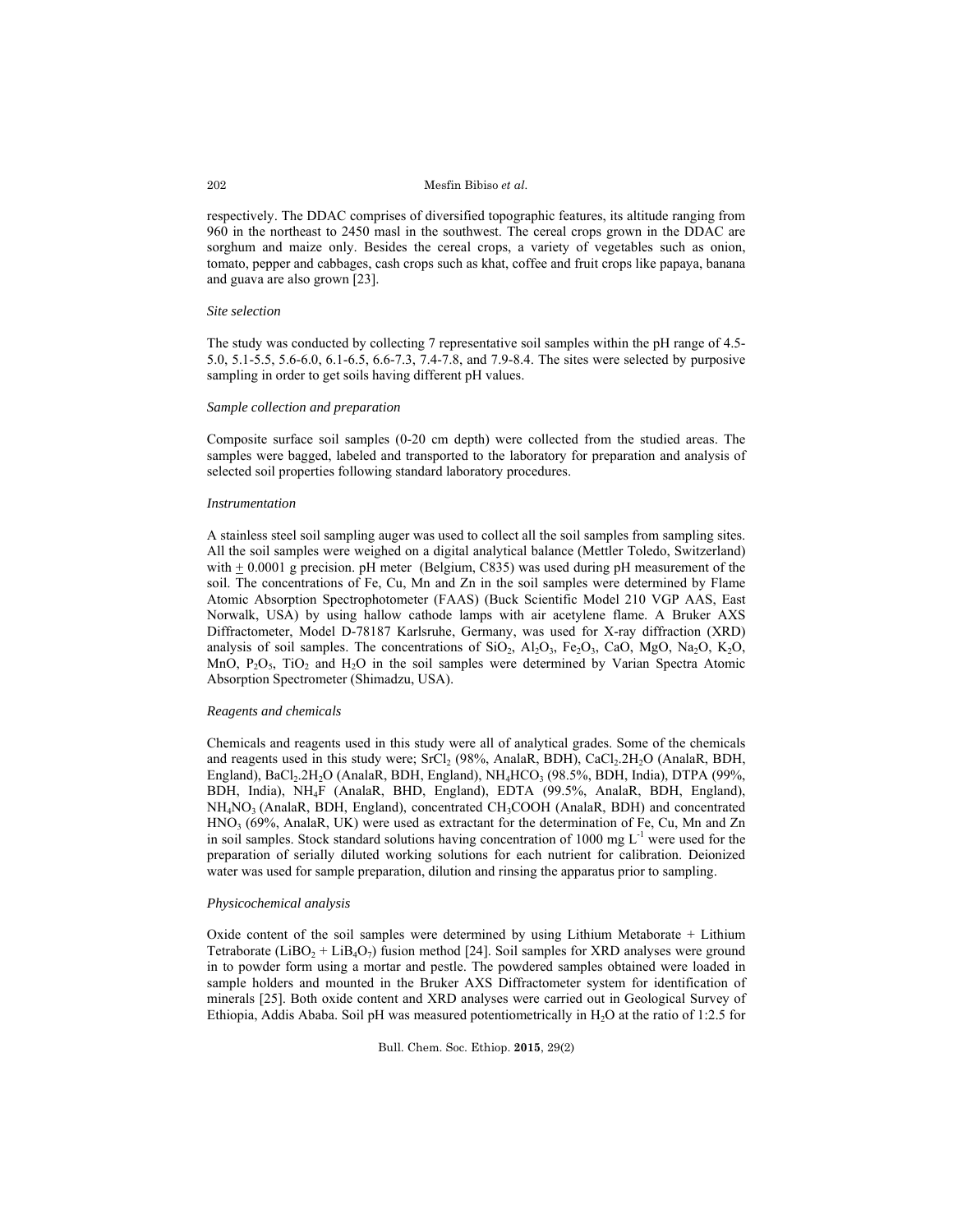soil: H2O using a combined glass electrode pH meter [26]. For conventional soil testing method, Fe, Cu, Mn and Zn were determined with DTPA extractant [10]. For universal extractants soil testing method, the collected soil samples were analyzed using 0.026 M EDTA, 0.01 M CaCl<sub>2</sub>, 0.02 M SrCl<sub>2</sub>, 0.01 M BaCl<sub>2</sub>, 0.1 M BaCl<sub>2</sub>, Mehlich 3 and AB-DTPA extractants using standard procedure as shown in Table 1.

# *Experimental design*

Treatments were arranged in a completely randomized design (CRD) format in triplicate. The analysis was carried out at Haramaya University Soil Laboratory using the following extractants: DTPA,  $0.026$  M EDTA,  $0.01$  M CaCl<sub>2</sub>,  $0.02$  M SrCl<sub>2</sub>,  $0.01$  M BaCl<sub>2</sub>,  $0.1$  M BaCl<sub>2</sub>, Mehlich 3 and AB-DTPA for the determination of Fe, Cu, Mn and Zn in triplicate.

Table 1. Details of extraction procedure used in the study for conventional and universal extractants soil testing method.

| Methods used       | Extractant                                                                                                   | Soil: solution | Shaking<br>time (min) | Reference          |
|--------------------|--------------------------------------------------------------------------------------------------------------|----------------|-----------------------|--------------------|
| <b>DTPA</b>        | $0.005$ M DTPA + $0.01$ M<br>$CaCl2 + 0.1 M TEA$                                                             | 1:2            | 120                   | [10]               |
| <b>EDTA</b>        | $0.026$ M EDTA                                                                                               | 1:10           | 60                    | [27]               |
| Calcium chloride   | $0.01$ M CaCl <sub>2</sub>                                                                                   | 1:10           | 30                    | [28]               |
| Barium chloride    | $0.01$ M BaCl <sub>2</sub>                                                                                   | 1:10           | 30                    | [29]               |
| Strontium chloride | $0.02$ M SrCl <sub>2</sub>                                                                                   | $1:10^{-}$     | 30                    | [30]               |
| Barium chloride    | $0.1$ M BaCl <sub>2</sub>                                                                                    | 1:10           | 30                    | [29]               |
| Mehlich 3          | $0.015$ M NH <sub>4</sub> F + 0.25 M<br>$NH4NO3$ + 0.2<br>M<br>$CH_3COOH + 0.013$ M<br>$HNO3 + 0.001$ M EDTA | 1:10           | 5                     | [11]               |
| <b>AB-DTPA</b>     | 1M NH <sub>4</sub> HCO <sub>3</sub> + 0.005 M<br>$DTPA$ (pH 7.6)                                             | 1:2            | 15                    | $\lceil 31 \rceil$ |

DTPA = diethylene triamine penta acetic acid; EDTA = ethylene diamine tetra acetic acid; AB-DTPA = ammonium bicarbonate-diethylene triamine penta acetic acid.

## *Recovery test*

Recovery test is one of the most commonly used techniques for validation of analytical results. It is the technique used for evaluating how far the analytical method is acceptable for its intended purpose. Because of the absence of certified reference material for the soil samples in the laboratory, where the analysis was carried out, validity of the methods employed for the investigation was assured by spiking the samples with standard solution of known concentration of the analyte nutrients to be analyzed [32]. To this effect, appropriate volumes of stock solutions of Fe, Cu, Mn and Zn were spiked at once into a soil sample using volumetric flask and analyzed for their respective spiked metals using atomic absorption spectroscopy [33]. Spike recovery is usually required to at least 70% [34]. The percentage recovery of the sample was calculated.

## *Method detection limit (MDL)*

Seven replicate blank samples were analyzed following the same procedures that have been utilized for the soil samples. Each of the blank samples was analyzed for their nutrient contents, such as Fe, Cu, Mn and Zn by atomic absorption spectroscopy. Then, the standard deviations of seven blanks were calculated. The standard deviations were multiplied by three to give MDL [33].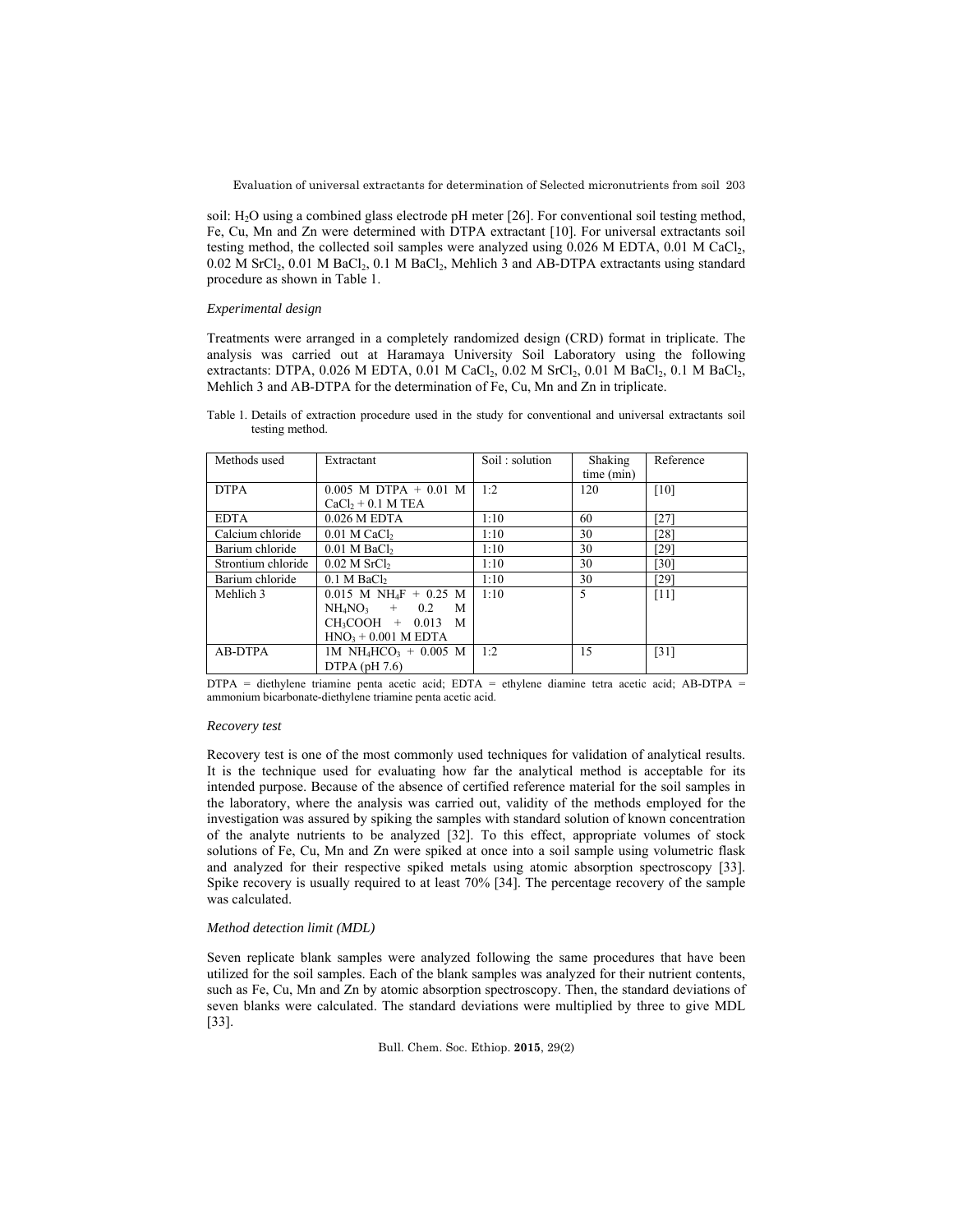## *Data analysis*

Analysis of variance (ANOVA) was used to test differences between two or more means. The general linear model (GLM) procedure of Statistical Analysis System version 9.13 [35] was used as a tool for statistical analysis and to test significance differences between treatment means. The least significance difference (LSD) test was employed for the mean separation of different methods that were found to be significantly different in statistical terms at  $p = 0.05$ . The correlations coefficients between methods were also determined by using the same software.

## **RESULTS AND DISCUSSION**

#### *Physicochemical properties*

The X-ray powder diffraction data showed that all the studied areas contain quartz minerals which ranged from 7.5 to 44.9% with hexagonal structure (Table 2) and the value was higher for soil collected from Dire Dawa and lower for soil collected from Babile.

The dominant clay minerals in acid and neutral soils in the studied areas (Damot Sore, Boloso Bombe, Damot Pulasa, Humbo and Haramaya Districts) were albite which constitutes 49.3% albite low in Damot Sore, 34.5% albite high in Boloso Bonibe, 77.1% albite low in Damot Pulasa, 71.7% albite calcian low in Humbo and 49.7% albite low in Haramaya. This could be due to an appreciable amount of  $Al_2O_3$  and  $Fe_2O_3$  in acidic and neutral soil. On the other hand, in alkaline soils (Babile District and Dire Dawa Administrative Council), the dominant clay minerals were microcline and feldspar potassian which constitutes 43.6% of microcline in Babile and 45.7% feldspar potassian in Dire Dawa Administrative Council. This could possibly be explained by substantial amount of  $K_2O(4.58%)$  in Babile District.

Acidic soils (Damot Sore, Boloso Bombe and Humbo Districts) and neutral soil (Haramaya District) contain high amount of titanium oxide  $(TiO<sub>2</sub>)$  than alkaline soils (Babile District and Dire Dawa Administrative Council).

The pH  $(H<sub>2</sub>O)$  values of soils varied from 4.75 to 8.22 (Table 3). According to Donald [36], the pH ranges of the soils in the studied areas are from very strongly acidic to moderately alkaline. The lowest (4.75) value was observed in Damot Sore, whereas the highest (8.22) was found in Dire Dawa. The higher acidity of the soils of Damot Sore and Boloso Bombe Districts are mainly due to the high rainfall in the area which results in leaching of exchangeable cations.

The amounts of basic oxides such as calcium oxide (CaO), magnesium oxide (MgO), potassium oxide  $(K_2O)$  and sodium oxide  $(Na_2O)$  were higher in alkaline and neutral soils than acidic soils except the amount of Na<sub>2</sub>O which was higher in acidic soils particularly Damot Pulasa and Humbo Districts (Table 3). An appreciable amount of  $Na<sub>2</sub>O$  was observed in Damot Pulasa and Humbo Districts. This is likely to be attributed to the clay mineralogy of the soil which contain large amount of albite calcian low (71.7%) for Humbo District and Albite low (77.1%) for Damot Pulassa District (Table 2).

 The experimental soil, particularly the acidic soils contain an appreciable amount of aluminum oxide  $(A_1, O_3)$ , iron (III) oxide (Fe<sub>2</sub>O<sub>3</sub>) and manganese (II) oxide (MnO) (Table 3). The  $Al_2O_3$ , Fe<sub>2</sub>O<sub>3</sub> and MnO content of the soil ranged from 6.87 to 16.80%, 3.98 to 10.4% and 0.06 to 0.26%, respectively.

### *Analytical method of detection limit*

The calculated limits of detection for the soil samples were given in Table 4. The method detection limits were generally comparable with that of instrument detection limit. Moreover, the method detection limits for all the nutrients analyzed were low enough ( $\leq 0.06$  mg kg<sup>-1</sup>) to determine the nutrients in the soil samples. This implies that the methods were applicable for the determination of selected micronutrients in the soil.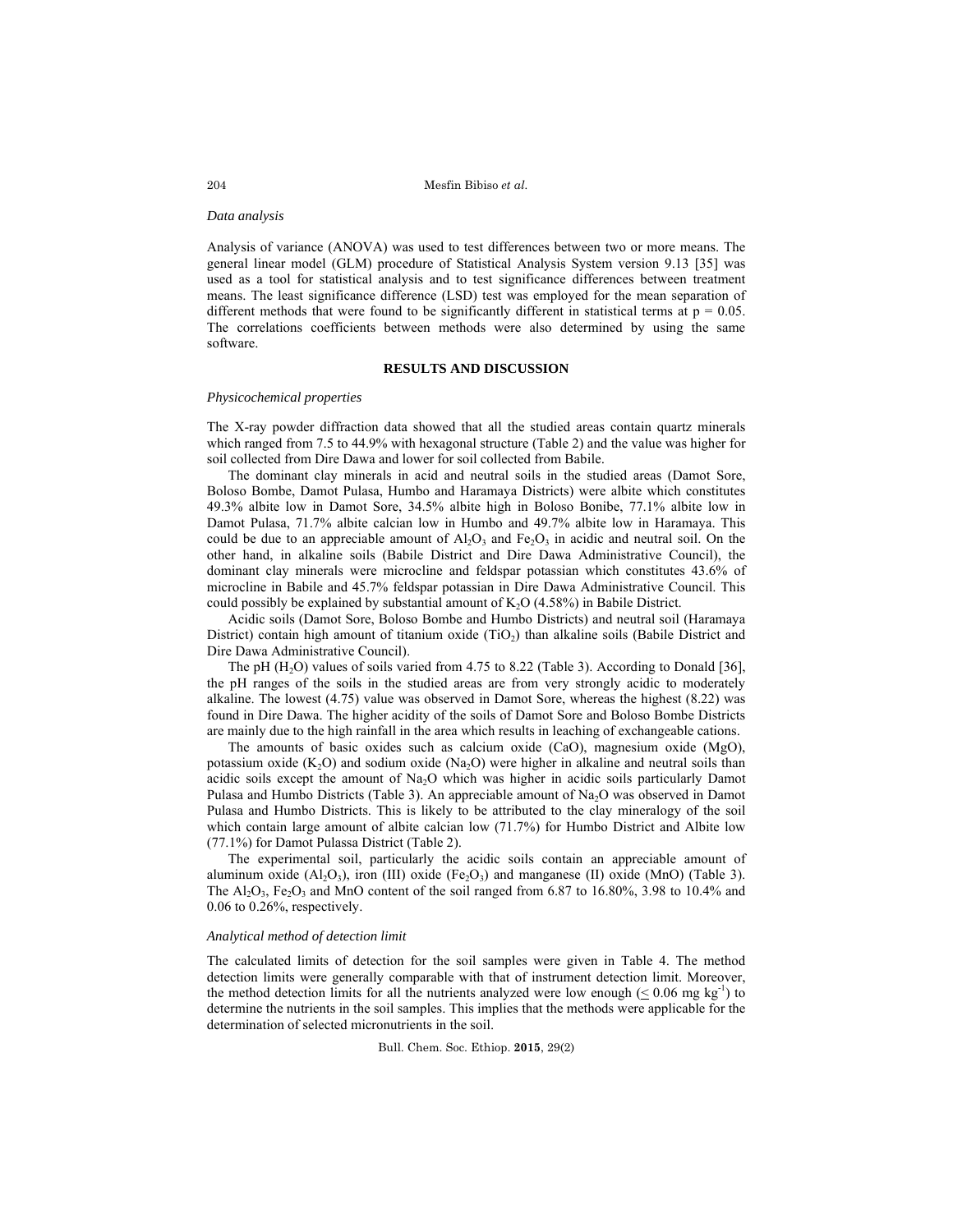Table 2. The XRD analysis of soils of the study areas.

| Sampling site       | Mineral identified | Composition $(\%)$ | Structure    |
|---------------------|--------------------|--------------------|--------------|
| Damot Sore          | Goethite           | 11.3               | Orthorhombic |
|                     | Albite low         | 49.3               | Triclinic    |
|                     | Quartz alpha       | 9.60               | Hexagonal    |
|                     | Kaolinite          | 29.8               | Monoclinic   |
| <b>Boloso Bombe</b> | Ouartz             | 34.5               | Hexagonal    |
|                     | Pyrophyllite       | 15.4               | Triclinic    |
|                     | Phosphosiderite    | 15.7               | Monoclinic   |
|                     | Albite high        | 34.5               | Triclinic    |
| Damot Pulasa        | Quartz alpha       | 15.1               | Hexagonal    |
|                     | Albite low         | 77.1               | Triclinic    |
|                     | Kaolinite          | 7.80               | Triclinic    |
| Humbo               | Albite calcian low | 71.7               | Triclinic    |
|                     | Quartz alpha       | 12.7               | Hexagonal    |
|                     | Goethite           | 15.6               | Orthorhombic |
| Haramaya            | Quartz alpha       | 9.70               | Hexagonal    |
|                     | Dickite            | 28.7               | Monoclinic   |
|                     | Albite low         | 49.7               | Triclinic    |
|                     | Goethite           | 11.8               | Orthorhombic |
| Babile              | Goethite           | 9.55               | Orthorhombic |
|                     | Albite             | 39.5               | Triclinic    |
|                     | Microcline         | 43.6               | Triclinic    |
|                     | Quartz alpha       | 7.50               | Hexagonal    |
| Dire Dawa           | Calcite, magnesian | 9.40               | Rhombohedral |
|                     | Ouartz             | 44.9               | Hexagonal    |
|                     | Feldspar potassian | 45.7               | Triclinic    |

Table 3. Oxide content and soil reaction of soils of the study areas.

|                                |            | Sampling site       |              |       |          |        |           |  |  |  |  |  |
|--------------------------------|------------|---------------------|--------------|-------|----------|--------|-----------|--|--|--|--|--|
| Oxides $(\% )$                 | Damot Sore | <b>Boloso Bombe</b> | Damot Pulasa | Humbo | Haramaya | Babile | Dire Dawa |  |  |  |  |  |
| SiO <sub>2</sub>               | 51.4       | 50.5                | 70.3         | 62.1  | 54.6     | 67.9   | 26.8      |  |  |  |  |  |
| $Al_2O_3$                      | 16.8       | 16.6                | 8.44         | 11.2  | 15.2     | 13.3   | 6.87      |  |  |  |  |  |
| Fe <sub>2</sub> O <sub>3</sub> | 9.30       | 10.4                | 4.55         | 8.70  | 6.90     | 4.88   | 3.98      |  |  |  |  |  |
| CaO                            | 0.06       | 0.30                | 0.52         | 1.16  | 3.02     | 1.96   | 29.5      |  |  |  |  |  |
| MgO                            | 0.30       | 0.32                | 0.26         | 0.84  | 1.96     | 0.88   | 2.20      |  |  |  |  |  |
| Na <sub>2</sub> O              | 1.02       | 1.14                | 2.70         | 2.04  | 1.22     | 1.68   | 0.92      |  |  |  |  |  |
| $K_2O$                         | 1.82       | 1.88                | 2.92         | 2.38  | 2.54     | 4.58   | 1.28      |  |  |  |  |  |
| MnO                            | 0.18       | 0.24                | 0.18         | 0.26  | 0.12     | 0.06   | 0.14      |  |  |  |  |  |
| $P_2O_5$                       | 0.08       | 0.10                | 0.07         | 0.30  | 0.12     | 0.06   | 0.20      |  |  |  |  |  |
| TiO <sub>2</sub>               | 1.15       | 1.34                | 0.49         | 1.66  | 1.23     | 0.65   | 0.65      |  |  |  |  |  |
| $H_2O$                         | 5.40       | 4.95                | 1.84         | 2.18  | 5.83     | 1.56   | 3.92      |  |  |  |  |  |
| pH(H <sub>2</sub> O)           | 4.75       | 5.22                | 5.73         | 6.23  | 7.05     | 7.63   | 8.22      |  |  |  |  |  |

# *Recovery tests*

The percentage recoveries obtained in this study ranged from 90-110%, 90-99%, 90-110% and 90-99% for Fe, Cu, Mn and Zn, respectively, except for 0.01 M CaCl<sub>2</sub>, 0.01 M BaCl<sub>2</sub> and 0.1 M BaCl<sub>2</sub> for Fe. The results for the recovery test were found to be all in the acceptable range validating the reliability of the tested extractants (Tables 5 and 6). The results were in agreement with previous findings [33, 37, 38].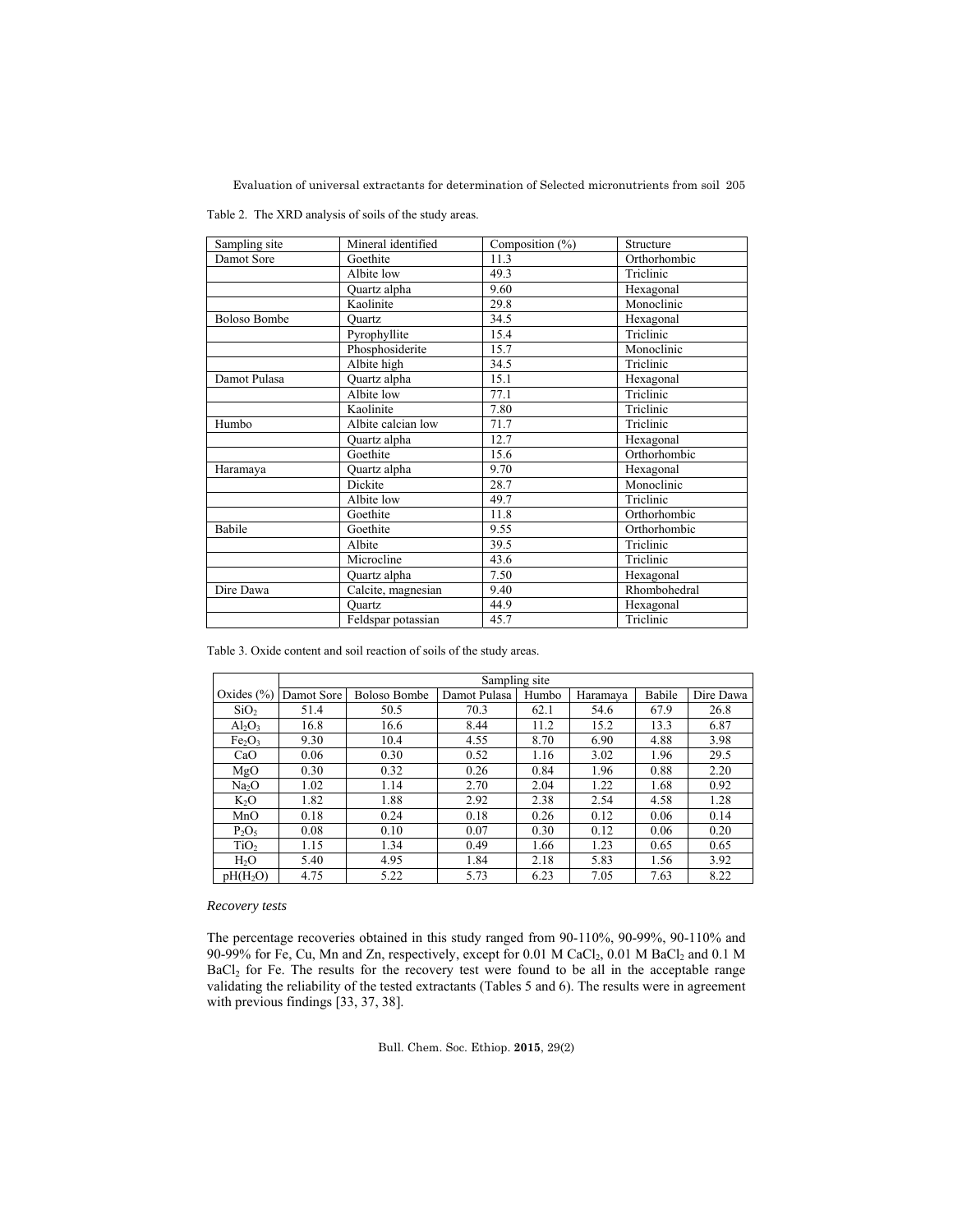Table 4. Method detection limit for the soil samples and extractants.

| Methods used               |      | Instrument detection limit (mg $kg^{-1}$ ) |       |       | Method detection limit (mg kg <sup>-1</sup> |      |      |      |
|----------------------------|------|--------------------------------------------|-------|-------|---------------------------------------------|------|------|------|
|                            | Fe   | Cu                                         | Mn    | Zn    | Fe                                          | Cu   | Mn   | Zn   |
| <b>DTPA</b>                | 0.03 | 0.02                                       | 0.001 | 0.005 | 0.05                                        | 0.03 | 0.02 | 0.03 |
| <b>EDTA</b>                | 0.03 | 0.02                                       | 0.001 | 0.005 | 0.03                                        | 0.03 | 0.02 | 0.01 |
| $0.01$ M CaCl <sub>2</sub> | 0.03 | 0.02                                       | 0.001 | 0.005 | 0.06                                        | 0.03 | 0.03 | 0.03 |
| $0.01$ M BaCl <sub>2</sub> | 0.03 | 0.02                                       | 0.001 | 0.005 | 0.05                                        | 0.02 | 0.02 | 0.02 |
| $0.02$ M SrCl <sub>2</sub> | 0.03 | 0.02                                       | 0.001 | 0.005 | 0.04                                        | 0.02 | 0.06 | 0.02 |
| $0.1$ M BaCl <sub>2</sub>  | 0.03 | 0.02                                       | 0.001 | 0.005 | 0.05                                        | 0.03 | 0.02 | 0.02 |
| Mehlich 3                  | 0.03 | 0.02                                       | 0.001 | 0.005 | 0.03                                        | 0.04 | 0.05 | 0.04 |
| AB-DTPA                    | 0.03 | 0.02                                       | 0.001 | 0.005 | 0.03                                        | 0.06 | 0.05 | 0.06 |

DTPA = diethylene triamine penta acetic acid; EDTA = ethylene diamine tetra acetic acid; AB-DTPA = ammonium bicarbonate-diethylene triamine penta acetic acid.

Table 5. Recovery test results for the soil samples and the methods for Fe and Cu analysis.

| Extractants                | Nutrient  | Concentration    | Amount    | Concentration in                                                                                                                          | Amount         | Recovery <sup>b</sup> |
|----------------------------|-----------|------------------|-----------|-------------------------------------------------------------------------------------------------------------------------------------------|----------------|-----------------------|
| (methods) used             | extracted | in the sample    | added (mg | the spiked sample                                                                                                                         | recovered      | $(\%)$                |
|                            |           | $(mg kg^{-1})^a$ | $kg^{-1}$ | $(mg kg^{-1})^a$                                                                                                                          | $(mg kg^{-1})$ |                       |
| <b>DTPA</b>                | Fe        | $18.3 + 0.1$     | 5.00      | $23.0 + 0.2$                                                                                                                              | 4.70           | $94 + 0.9$            |
| <b>EDTA</b>                | Fe        | $173 + 0.2$      | 10.0      | $184 + 0.1$                                                                                                                               | 11.0           | $110 + 0.7$           |
| $0.01$ M CaCl <sub>2</sub> | Fe        | $0.20 + 0.1$     | 0.05      | $0.23 + 0.1$                                                                                                                              | 0.03           | $60 + 0.4$            |
| $0.01$ M BaCl <sub>2</sub> | Fe        | $0.82 + 0.2$     | 0.10      | $0.89 + 0.1$                                                                                                                              | 0.07           | $70 + 0.2$            |
| $0.02$ M SrCl <sub>2</sub> | Fe        | $11.4 + 0.5$     | 1.00      | $12.3 + 0.3$                                                                                                                              | 0.90           | $90 + 0.9$            |
| Mehlich <sub>3</sub>       | Fe        | $131 + 0.5$      | 10.0      | $141 + 0.6$                                                                                                                               | 10.0           | $100 + 0.2$           |
| $0.1$ M BaCl <sub>2</sub>  | Fe        | $1.21 + 0.1$     | 0.10      | $1.29 + 0.1$                                                                                                                              | 0.08           | $80 + 1.3$            |
| <b>AB-DTPA</b>             | Fe        | $26.1 + 0.1$     | 5.00      | $30.9 + 0.3$                                                                                                                              | 4.80           | $96 + 1.0$            |
| DTPA                       | Cu        | $1.09 + 0.3$     | 0.10      | $1.18 + 0.1$                                                                                                                              | 0.09           | $90 + 0.3$            |
| <b>EDTA</b>                | Cu        | $2.27 + 0.1$     | 0.50      | $2.74 + 0.1$                                                                                                                              | 0.47           | $94 + 0.4$            |
| $0.01$ M CaCl <sub>2</sub> | Cu        | $2.11 + 0.1$     | 0.50      | $2.57 + 0.1$                                                                                                                              | 0.46           | $92 + 0.2$            |
| $0.01$ M BaCl <sub>2</sub> | Cu        | $8.10 + 0.3$     | 1.00      | $9.08 + 0.2$                                                                                                                              | 0.98           | $98 + 0.4$            |
| $0.02$ M SrCl <sub>2</sub> | Cu        | $9.01 + 0.2$     | 1.00      | $10.0 + 0.3$                                                                                                                              | 0.99           | $99 + 0.5$            |
| Mehlich 3                  | Cu        | $3.06 + 0.4$     | 0.50      | $3.53 + 0.1$                                                                                                                              | 0.47           | $94 + 0.8$            |
| $0.1$ M BaCl <sub>2</sub>  | Cu        | $3.54 + 0.3$     | 0.50      | $4.02 + 0.1$                                                                                                                              | 0.48           | $96 + 0.2$            |
| AB-DTPA                    | Cu        | $2.38 + 0.03$    | 0.50      | $2.85 + 0.04$                                                                                                                             | 0.47           | $94 + 1.1$            |
|                            |           |                  |           | <sup>a</sup> Concentration values are average of three analyzed samples $+$ standard deviation; <sup>b</sup> Recovery values are mean $+$ |                |                       |

standard deviation.

# *Universal extractants and their extraction efficiency for some micronutrients*

The concentrations of available Fe, Cu, Mn and Zn determined in conventional soil testing method were shown in Table 7. The available Fe content of the soil ranged from 2.94 mg kg-(Dire Dawa site) to 22.6 mg  $kg^{-1}$  (Damot Pulasa District). The concentration of available Fe is generally high in tropical soils; localized deficiencies of Fe are known to occur [39]. In this study, considering 4.5 mg kg-1 DTPA-extractable Fe as the critical value [40], all soil samples in the studied areas are not deficient in available Fe except Dire Dawa Administrative Council. This is in agreement with various works which stated that Fe contents are usually at an adequate level in Ethiopian soils [18, 19]. The concentration of available Cu varied from 0.32 mg kg-1 (Boloso Bombe District) to 5.67 mg kg-1 (Haramaya District). The highest available Cu was observed in Haramaya District, whereas the lowest was in Boloso Bombe District. This is due to the strong association of Cu with soil OM. According to the critical value  $(0.4\n-0.6$  mg kg<sup>-1</sup>) of available micronutrients set by Havlin *et al.* [40] for Cu, the amount of Cu determined for

Bull. Chem. Soc. Ethiop. **2015**, 29(2)

206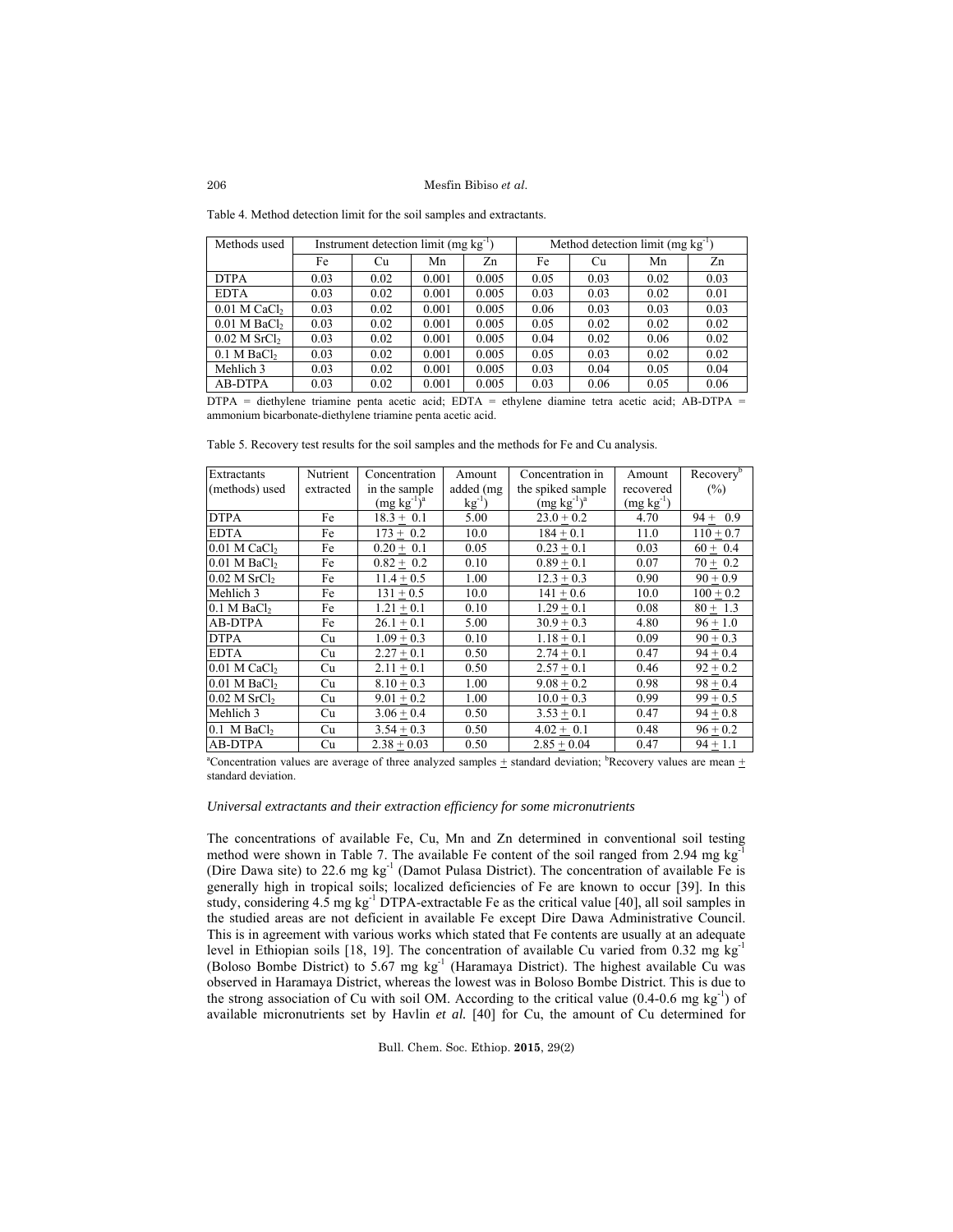Damot Sore and Babile Districts were in the range of critical limit (marginal range), whereas the amount of Cu determined for Boloso Bombe District was categorized in low range. This is in agreement with various works which stated that Cu is most likely deficient in Ethiopian soils [19]. Based on the critical limit of  $0.41$ -0.60 mg kg<sup>-1</sup> [27, 40], the concentration of Cu determined in Damot Pulasa, Humbo, Haramaya Districts and Dire Dawa Administrative Council were high. This could possibly be explained by the moderate organic matter content of the soil in these sites.

Table 6. Recovery test results for the soil samples and the methods for Mn and Zn analysis.

| Extractants                | Nutrient  | Concentration in | Amount         | Concentration in                                                                                                                      | Amount      | Recovery <sup>b</sup> |
|----------------------------|-----------|------------------|----------------|---------------------------------------------------------------------------------------------------------------------------------------|-------------|-----------------------|
| (methods) used             | extracted | the sample       | added          | the spiked sample                                                                                                                     | recovered   | $(\%)$                |
|                            |           | $(mg kg^{-1})^a$ | $(mg kg^{-1})$ | $(mg kg^{-1})^a$                                                                                                                      | $(mg kg-1)$ |                       |
| <b>DTPA</b>                | Mn        | $11.8 \pm 0.2$   | 1.00           | $12.8 + 0.1$                                                                                                                          | 1.00        | $100 + 0.5$           |
| <b>EDTA</b>                | Mn        | $117 + 0.6$      | 10.0           | $128 + 0.3$                                                                                                                           | 11.0        | $110 + 1.2$           |
| $0.01$ M CaCl <sub>2</sub> | Mn        | $5.51 + 0.3$     | 1.00           | $6.42 + 0.1$                                                                                                                          | 0.91        | $95 + 0.4$            |
| $0.01$ M BaCl <sub>2</sub> | Mn        | $9.60 + 0.1$     | 1.00           | $10.5 + 0.3$                                                                                                                          | 0.90        | $90 + 0.8$            |
| $0.02$ M SrCl <sub>2</sub> | Mn        | $5.34 + 0.2$     | 1.00           | $6.25 + 0.1$                                                                                                                          | 0.91        | $91 + 0.3$            |
| Mehlich 3                  | Mn        | $92.6 + 0.4$     | 10.0           | $103 + 0.2$                                                                                                                           | 10.4        | $104 + 0.8$           |
| $0.1M$ BaCl <sub>2</sub>   | Mn        | $8.86 + 0.1$     | 1.00           | $9.78 + 0.1$                                                                                                                          | 0.92        | $92 + 0.7$            |
| AB-DTPA                    | Mn        | $36.2 + 0.2$     | 5.00           | $41.1 + 0.4$                                                                                                                          | 4.90        | $98 + 1.3$            |
| <b>DTPA</b>                | Zn        | $5.97 + 0.1$     | 1.00           | $6.95 + 0.1$                                                                                                                          | 0.98        | $98 + 0.2$            |
| <b>EDTA</b>                | Zn        | $6.30 + 0.2$     | 1.00           | $7.29 + 0.2$                                                                                                                          | 0.99        | $99 + 0.3$            |
| 0.01 M CaCl <sub>2</sub>   | Zn        | $0.51 + 0.1$     | 0.10           | $0.60 + 0.1$                                                                                                                          | 0.09        | $90 + 0.5$            |
| $0.01$ M BaCl <sub>2</sub> | Zn        | $1.52 + 0.1$     | 0.50           | $1.98 + 0.1$                                                                                                                          | 0.46        | $92 + 0.8$            |
| $0.02$ M SrCl <sub>2</sub> | Zn        | $1.09 + 0.3$     | 0.10           | $1.18 + 0.1$                                                                                                                          | 0.09        | $90 + 0.2$            |
| Mehlich 3                  | Zn        | $2.20 + 0.1$     | 1.00           | $3.14 + 0.2$                                                                                                                          | 0.98        | $94 + 0.3$            |
| $0.1$ M BaCl <sub>2</sub>  | Zn        | $1.93 + 0.2$     | 0.50           | $2.39 + 0.1$                                                                                                                          | 0.46        | $92 + 0.2$            |
| <b>AB-DTPA</b>             | Zn        | $2.33 + 0.03$    | 0.50           | $2.80 + 0.2$                                                                                                                          | 0.47        | $94 + 0.8$            |
|                            |           |                  |                | <sup>a</sup> Concentration values are average of three analyzed samples + standard deviation; <sup>b</sup> Recovery values are mean + |             |                       |

standard deviation.

Table 7. Available micronutrients in the soil samples of the study areas using diethylene triamine pentaacetic acid (DTPA) extractant.

| Sampling site | Fe $(mg kg^{-1})$ | $Cu$ (mg $kg^{-1}$ ) | $Mn$ (mg kg <sup>-1</sup> ) | $Zn$ (mg kg <sup>-1</sup> ) |
|---------------|-------------------|----------------------|-----------------------------|-----------------------------|
| Damot Sore    | $18.3 + 0.02$     | $0.41 + 0.02$        | $17.4 + 0.01$               | $11.7 + 0.11$               |
| Boloso Bombe  | $18.2 + 0.02$     | $0.32 + 0.01$        | $22.3 + 0.05$               | $17.4 + 0.10$               |
| Damot Pulasa  | $22.6 + 0.14$     | $1.09 + 0.05$        | $12.9 + 0.02$               | $11.6 + 0.35$               |
| Humbo         | $18.5 + 0.08$     | $0.93 + 0.01$        | $14.4 + 0.05$               | $13.3 + 0.15$               |
| Haramaya      | $6.81 + 0.06$     | $5.67 + 0.06$        | $11.8 + 0.07$               | $2.65 + 0.04$               |
| Babile        | $4.67 + 0.03$     | $0.60 + 0.01$        | $5.47 + 0.05$               | $1.81 + 0.02$               |
| Dire Dawa     | $2.94 + 0.01$     | $2.12 + 0.07$        | $3.43 + 0.01$               | $2.01 + 0.03$               |

The concentration of available Mn in the studied soil samples varied from  $3.43 \text{ mg kg}^{-1}$  in Dire Dawa Administrative Council to 22.3 mg kg<sup>-1</sup> in Boloso Bombe District. According to critical value ( $\leq 1$  mg kg<sup>-1</sup>) of available micronutrients set by Havlin *et al.* [40] for Mn, the amounts of Mn determined in the soil samples for the studied areas may not be deficient for crop production. This is in agreement to various research works who reported that the contents of Mn were usually at an adequate level [18, 19].

The concentration of available Zn in the studied soil samples varied from 1.81 mg  $kg^{-1}$  to 17.4 mg kg<sup>-1</sup>. The lowest amount of available Zn was found in Babile District. This is due to organic matter degradation, which is aggravated by the continuous and intensive cultivation in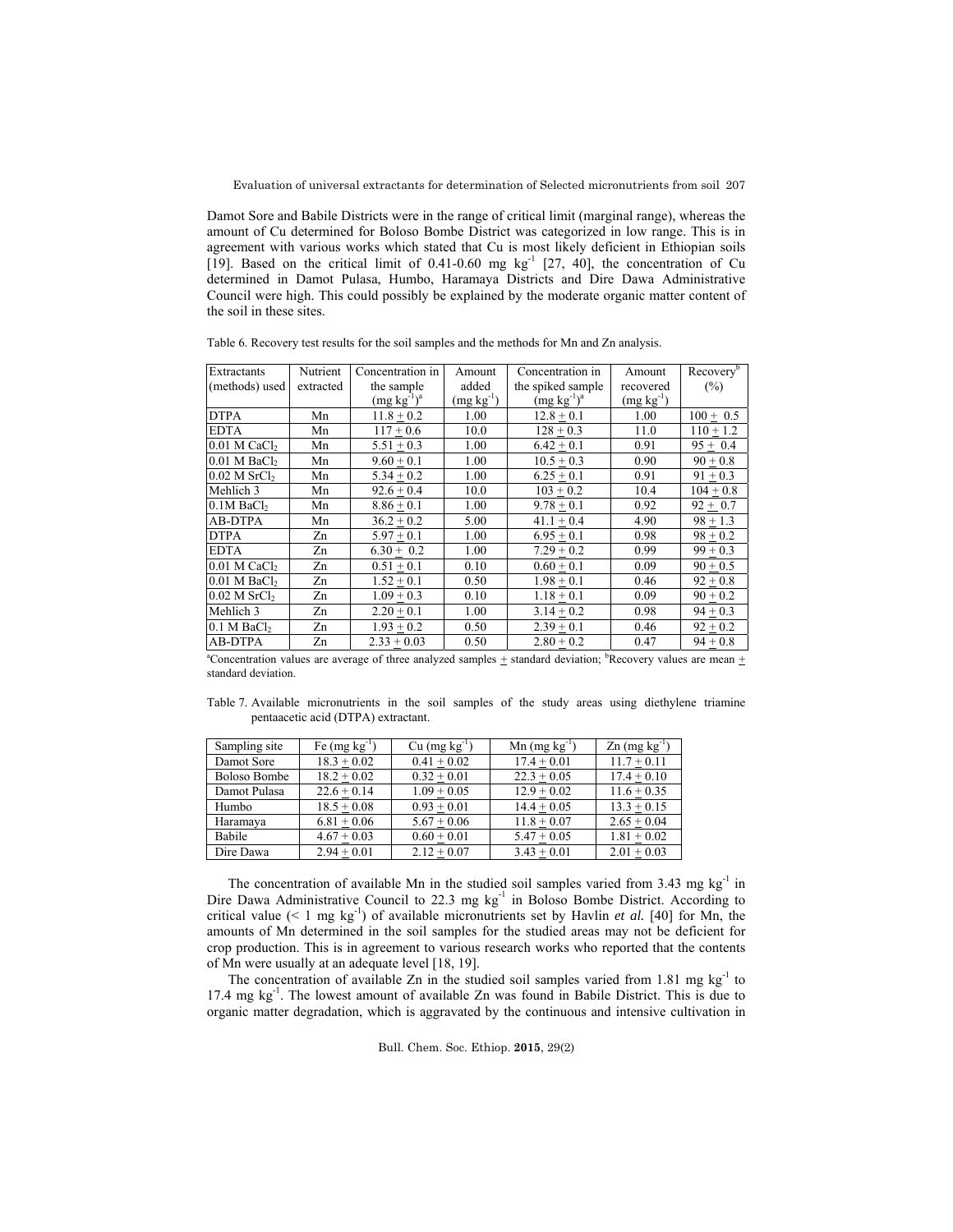this site. The highest amount of available Zn was found in Boloso Bombe District. According to critical value  $(0.6-1 \text{ mg kg}^{-1})$  of available micronutrients set by Havlin *et al.* [40] for Zn, the amount of available Zn determined in all the studied areas may not be deficient for crop production. Generally availability of Zn decreases with increasing pH. This is due to increased adsorptive capacity, formation of hydrolyzed forms of Zn, possible chemisorptions on calcium carbonate and co-precipitation in iron oxides.

The relationships among Fe, Cu, Mn and Zn determined by universal extractants were tested for statistical significance as shown in Table 8. The DTPA method, which is the standard method for determination of available Fe, Cu, Mn and Zn shows significant correlation with EDTA,  $0.01$  M CaCl<sub>2</sub>,  $0.01$  M BaCl<sub>2</sub>,  $0.02$  M SrCl<sub>2</sub>, Mehlich 3, 0.1 M BaCl<sub>2</sub> and AB-DTPA extractants. However, the highest correlation coefficients ( $r = 0.95$ ), ( $r = 0.99$ ) and ( $r = 0.97$ ) were found between DTPA and AB-DTPA at  $(p < 0.001)$  for the determination of Fe, Cu and Zn, respectively. Similarly, for the determination of Mn, high correlation coefficients were observed between DTPA and universal extractants  $(0.01 \text{ M } \text{CaCl}_2, 0.01 \text{ M } \text{BaCl}_2, 0.02 \text{ M } \text{SrCl}_2)$ 0.1 M BaCl<sub>2</sub> and AB-DTPA) at  $(p < 0.01)$ .

Table 8. Correlation values among the different extractants for the determination of Fe, Cu, Mn and Zn in soils of the studied areas.

| Element/ | Method/                   | 0.026 M           | 0.01 <sub>M</sub>  | 0.01 <sub>M</sub>  | 0.02 <sub>M</sub>   | Mehlich             | 0.1 <sub>M</sub> | $AB-$       |
|----------|---------------------------|-------------------|--------------------|--------------------|---------------------|---------------------|------------------|-------------|
| nutrient | extractant used           | <b>EDTA</b>       | CaCl <sub>2</sub>  | BaC <sub>l</sub>   | SrCl <sub>2</sub>   |                     | BaC <sub>l</sub> | <b>DTPA</b> |
| Fe       | <b>DTPA</b>               | $0.79^{^{\circ}}$ | 0.51 <sup>ns</sup> | 0.48 <sup>ns</sup> | $0.79^{^{\circ}}$   | 0.75                | $0.69^{ns}$      | $0.95***$   |
|          | <b>AB-DTPA</b>            | $0.90**$          |                    |                    | $0.82$ **           | $0.88***$           |                  | 1.00        |
| Cu       | <b>DTPA</b>               | $0.95***$         | $0.95***$          | $0.53^{ns}$        | $0.81^{\circ}$      | $0.98^{^{\circ}}$   | $0.12^{ns}$      | $0.99***$   |
|          | <b>AB-DTPA</b>            | $0.94$ **         | $0.92$ **          |                    | $0.77^{^{\circ}}$   | $0.99***$           |                  | 1.00        |
| Mn       | <b>DTPA</b>               | 0.77              | $0.90**$           | $0.87***$          | $0.86$ **           | 0.75                | $0.89***$        | $0.85$ **   |
|          | $0.01M$ CaCl <sub>2</sub> |                   | 1.00               | $0.88$ **          | $0.89***$           |                     | $0.94$ **        |             |
| Zn       | <b>DTPA</b>               | 0.84              | $0.92^{\degree}$   | 0.84               | $0.78$ <sup>*</sup> | $0.78$ <sup>*</sup> | 0.77             | 0.97        |
|          | <b>AB-DTPA</b>            | $0.92$ **         | $0.97***$          |                    | -                   | $0.79^{1}$          |                  | 1.00        |

\*, \*\*\* Significant at  $p < 0.05, 0.01$ , and  $0.001$ ; ns = non-significant.

The available Fe vary from 0.2 mg kg<sup>-1</sup> to 173 mg kg<sup>-1</sup> (Damot Sore District), from 0.23 mg kg<sup>-1</sup> to 176 mg kg<sup>-1</sup> (at Boloso Bombe District), from 0.3 mg kg<sup>-1</sup> to 191 mg kg<sup>-1</sup> (Damot Pulasa District), from 0.33 mg kg<sup>-1</sup> to 181 mg kg<sup>-1</sup> (Humbo District), from 0.27 mg kg<sup>-1</sup> to 177 mg kg<sup>-1</sup> (Haramaya District), from 0.25 mg kg<sup>-1</sup> to 86.4 mg kg<sup>-1</sup> (Babile District) and from 0.16 mg kg<sup>-1</sup> to 16.4 mg kg<sup>-1</sup> (Dire Dawa Administrative Council) as shown in Table 9. The order of extraction efficiency of the tested universal extractants for acidic and neutral soils was: EDTA > Mehlich 3 > AB-DTPA > 0.02 M SrCl<sub>2</sub> > 0.1 M BaCl<sub>2</sub> > 0.01 M BaCl<sub>2</sub> > 0.01 M CaCl<sub>2</sub>. However, the percentage recovery results for Fe (Table 5) showed that  $0.1 \text{ M BaCl}_2$ ,  $0.01 \text{ M}$  $BaCl<sub>2</sub>$  and  $0.01$  M CaCl<sub>2</sub> extractants were not found in the acceptable range for the determination of available Fe in the soil samples.

 The concentration of available Fe extracted by EDTA was higher than the concentration extracted by the other universal extractants tested for acidic and neutral soils. This is because of the chelating agent, EDTA; it reduces the activity of the element in soil solution by complexation of the available ions and promoting further dissolution of the solid labile forms of the Fe. This is consistent to the previous research findings [27, 41]. The higher level of available Fe extracted by EDTA could also be due to the higher concentration of the EDTA extractant (0.026 M) as opposed to 0.001 M EDTA in Mehlich 3. Lindsay and Norvell [10] have shown that the amount of nutrient extracted is related to the concentration of chelating agent.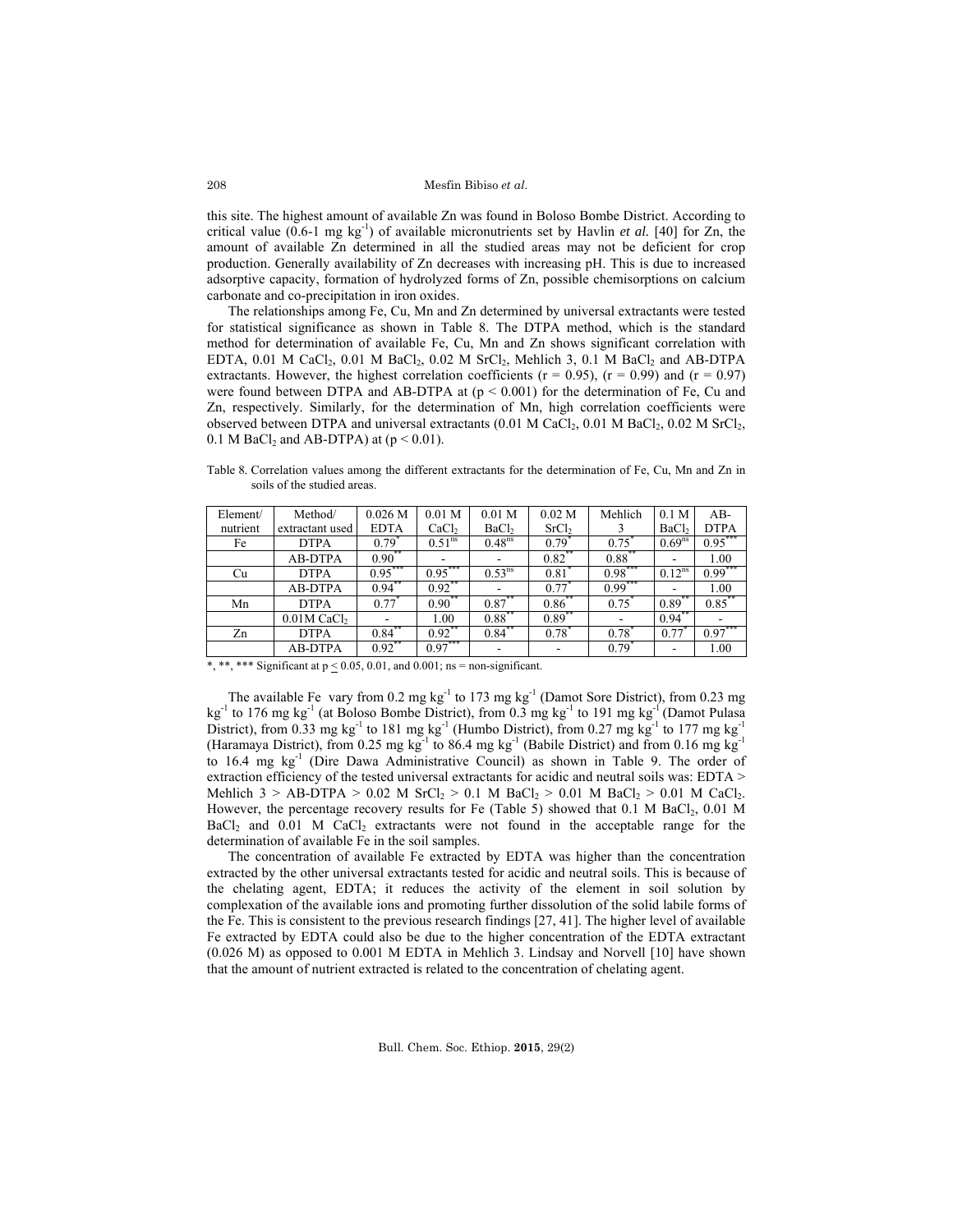| Sampling site       |              | Extractants                                    |                   |                   |             |                              |                |  |  |
|---------------------|--------------|------------------------------------------------|-------------------|-------------------|-------------|------------------------------|----------------|--|--|
|                     | 0.026 M      | 0.01 <sub>M</sub>                              | 0.01 <sub>M</sub> | 0.02 <sub>M</sub> | Mehlich     | 0.1 <sub>M</sub>             | <b>AB-DTPA</b> |  |  |
|                     | <b>EDTA</b>  | CaCl <sub>2</sub>                              | BaCl <sub>2</sub> | SrCl <sub>2</sub> |             | BaCl <sub>2</sub>            |                |  |  |
| Damot Sore          | $173 + 0.2$  | $0.20 + 0.1$                                   | $0.82 + 0.01$     | $11.4 + 0.5$      | $131 + 0.5$ | $1.2 + 0.02$                 | $26.1 + 0.01$  |  |  |
| <b>Boloso Bombe</b> | $176 + 0.5$  | $0.23 + 0.2$                                   | $0.77 + 0.01$     | $11.3 + 0.4$      | $140 + 0.3$ | $1.4 + 0.03$                 | $25.5 + 0.5$   |  |  |
| Damot Pulasa        | $191 + 1.0$  | $0.30 + 0.01 \, 0.32 + 0.01$                   |                   | $10.8 + 0.2$      | $163 + 0.2$ | $0.8 + 0.01$                 | $31.4 + 0.5$   |  |  |
| Humbo               | $181 + 0.5$  | $0.33 + 0.01 \, 0.73 + 0.02$                   |                   | $10.4 + 0.4$      | $158 + 0.2$ | $0.74 + 0.01$                | $24.8 + 0.2$   |  |  |
| Haramava            | $177 + 0.5$  | $0.27 + 0.01 \, 0.38 + 0.01 \, 8.80 + 0.02$    |                   |                   | $155 + 0.2$ | $0.67 + 0.02$                | $17.8 + 0.1$   |  |  |
| Babile              | $86.4 + 0.4$ | $0.25 + 0.01 \, 0.55 + 0.02 \, 8.15 + 0.04$    |                   |                   |             | $91.5 + 0.5$ $0.57 + 0.01$   | $5.06 + 0.1$   |  |  |
| Dire Dawa           | $16.4 + 0.1$ | $0.16 + 0.05 \mid 0.26 + 0.01 \mid 1.46 + 0.1$ |                   |                   |             | $69.3 + 0.41 \, 0.34 + 0.01$ | $4.2 + 0.2$    |  |  |

Table 9. Soil available Fe  $(mg kg<sup>-1</sup>)$  extracted by universal extractants

EDTA = ethylene diamine tetra acetic acid; AB-DTPA = ammonium bicarbonate-diethylene triamine penta acetic acid.

For alkaline soils (Babile District and Dire Dawa Administrative Council), the Mehlich 3 extractant was superior over the other universal extractants tested as shown in Table 9. The higher level of available Fe extracted by Mehlich 3 for alkaline soils might be attributed to the greater acidity of Mehlich 3 and its increased acidic buffering capacity which enhances the solubility of Fe.

The concentration of available Fe extracted by EDTA and Mehlich 3 extractant was higher for acidic and calcareous soils, respectively. The relationship among available Fe extractants was tested for statistical significance. The highest correlation coefficient ( $r = 0.95$ ) at ( $p <$ 0.001) was found between DTPA and AB-DTPA as shown in Table 8. Therefore, AB-DTPA extractant can replace DTPA extractant for the determination of available Fe in soils of the studied areas. However, high correlation coefficient ( $r = 0.75$ ) at ( $p < 0.05$ ) was found between DTPA and Mehlich 3.This is consistent with previous research findings [42].

 The order of magnitude of extraction of Cu for Boloso Bombe, Humbo, Babile Districts and Dire Dawa Administrative Council was:  $0.02$  M SrCl<sub>2</sub>  $> 0.01$  M BaCl<sub>2</sub>  $> 0.1$  M BaCl<sub>2</sub>  $>$  EDTA  $>$  Mehlich 3  $>$  AB-DTPA  $>$  0.01 M CaCl<sub>2</sub>, whereas for Damot Sore and Damot Pulasa Districts the order of magnitude of extraction was:  $0.02$  M SrCl<sub>2</sub> >  $0.01$  M BaCl<sub>2</sub> > 0.1 M BaCl<sub>2</sub> > Mehlich 3 > AB-DTPA > EDTA > 0.01 M CaCl<sub>2</sub>. On the other hand, the order of magnitude of extraction efficiency for Haramaya District was: EDTA > Mehlich  $3 > 0.02$  M SrCl<sub>2</sub> > AB-DTPA > 0.01 M BaCl<sub>2</sub> > 0.1 M BaCl<sub>2</sub> > 0.01 M CaCl<sub>2</sub> (Table 10). The EDTA extractant was shown to be superior to the other extractants tested in this study for the determination of Cu in soil, particularly for Haramaya District (neutral soil). This could possibly be explained by the high clay content (26%) in Haramaya District which enables the EDTA to desorb large portions of Cu from soil and also due to the greater solubilization effect of the chelating agent, EDTA, for soils with high OM content and high CEC. In addition, in all the studied extractants for the determination of available Cu, the percentage recovery results shown in Table 5 confirms the methods proposed are within acceptable range verifying the validity of the methods for determination of available Cu in soil samples. The concentration of available Cu determined by  $0.02$  M SrCl<sub>2</sub> was the highest among the universal extractants tested except for Haramaya District. This is likely due to the strong replacing power of  $0.02$  M SrCl<sub>2</sub> solution to displace Cu from exchange sites of the soil and the displacement of large portions of Cu by similar cations. In addition to these, the smaller the hydrated ionic radius, the faster the mobility of the ion in soil solution. That is why Sr was found to be the most robust in exchanging cations such as Cu from the soil.

 From the data given in Table 8, it can be shown that the extractants tested for the determination of available Cu show significant correlation with DTPA method, yet the highest correlation coefficient ( $r = 0.99$ ) at ( $p < 0.001$ ) was found between DTPA and AB-DTPA. The rest of the methods were also significantly correlated with each other and this is in line with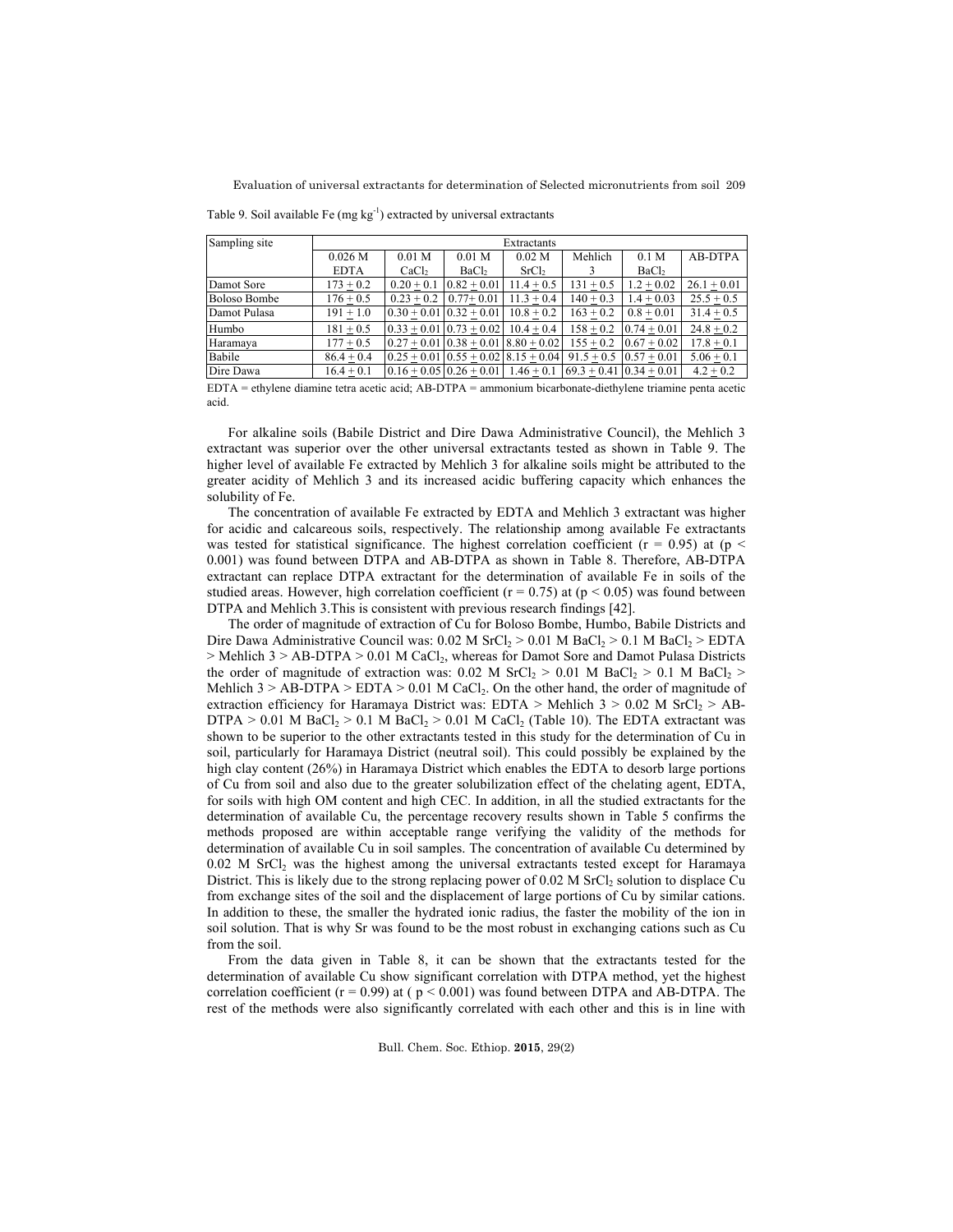several previous findings [42, 43]. Therefore, AB-DTPA extractant can be considered as suitable extractant for the determination of available Cu from soil.

Table 10. Soil available Cu  $(mg kg<sup>-1</sup>)$  extracted by universal extractants.

| Sampling site       | Extractants                                             |                   |                                       |                   |               |                             |                             |  |
|---------------------|---------------------------------------------------------|-------------------|---------------------------------------|-------------------|---------------|-----------------------------|-----------------------------|--|
|                     | $0.026$ M                                               | 0.01 <sub>M</sub> | 0.01 <sub>M</sub>                     | 0.02 <sub>M</sub> | Mehlich       | 0.1 <sub>M</sub>            | AB-DTPA                     |  |
|                     | <b>EDTA</b>                                             | CaCl <sub>2</sub> | BaCl <sub>2</sub>                     | SrCl <sub>2</sub> |               | BaCl <sub>2</sub>           |                             |  |
| Damot Sore          | $1.82 + 0.02$                                           |                   | $1.40 + 0.02$   7.34 + 0.05           | $8.85 + 0.05$     | $2.41 + 0.01$ | $6.14 + 0.11$               | $1.95 + 0.01$               |  |
| <b>Boloso Bombe</b> | $2.85 + 0.05$                                           |                   | $1.60 + 0.02$   $7.07 + 0.07$         | $8.74 + 0.04$     | $2.32 + 0.02$ | $6.45 + 0.05$               | $1.62 + 0.02$               |  |
| Damot Pulasa        | $2.27 + 0.02$                                           |                   | $\left[2.11 + 0.01\right]8.10 + 0.01$ | $9.03 + 0.06$     | $3.06 + 0.06$ | $3.54 + 0.04$   2.38 + 0.03 |                             |  |
| Humbo               | $3.14 + 0.04$                                           |                   | $2.07 + 0.04$ 8.02 + 0.02             | $8.82 + 0.08$     | $2.91 + 0.01$ |                             | $6.14 + 0.05$   2.15 + 0.04 |  |
| Haramaya            | $19.1 + 0.05$   3.25 + 0.05   8.55 + 0.05               |                   |                                       | $9.45 + 0.02$     | $9.81 + 0.05$ |                             | $6.15 + 0.05$ 8.95 + 0.05   |  |
| Babile              | $3.75 + 0.05$                                           |                   | $1.67 + 0.02$   7.70 + 0.04           | $8.35 + 0.03$     | $3.60 + 0.01$ | $5.75 + 0.04$ 2.38 + 0.02   |                             |  |
| Dire Dawa           | $3.65 + 0.03$   2.15 + 0.05   9.73 + 0.07   9.11 + 0.01 |                   |                                       |                   | $5.14 + 0.05$ | $6.45 + 0.1$                | $4.48 + 0.03$               |  |

EDTA = ethylene diamine tetra acetic acid; AB-DTPA = ammonium bicarbonate-diethylene triamine penta acetic acid.

 The order of magnitude of extraction of Mn for Damot Pulassa District was: EDTA > Mehlich  $3 > 0.02$  M SrCl<sub>2</sub>  $> 0.1$  M BaCl<sub>2</sub>  $> 0.01$  M BaCl<sub>2</sub>  $> 0.01$  M CaCl<sub>2</sub>  $>$  AB-DTPA (Table 11). However, the order of extraction efficiency was not uniform for the other studied areas. The percentage recovery results for available Mn (Table 6) showed that all the tested extractants were found in the acceptable range for the determination of available Mn in the soil samples.

Among the universal extractants tested for the determination of available Mn, EDTA extracts the highest amount of Mn than the other tested extractants except soil from Dire Dawa Adminstrative Council. This is possibly due to the chelating effect of EDTA which reduces the activity of the element in soil solution by complexation of the available ions and promoting further dissolution of the solid labile forms of the Mn. In line with these, Lindsay and Norvell [10], Sims and Johnson [12] and Garcia *et al.* [42] reported that Chelating agents, alone or combined with other solutions, and varying in concentration and pH level, have been used to estimate available Mn. Similarly, Fisseha [19] found EDTA (pH 8.2) extracting comparatively higher amounts of Mn than DTPA (pH 7.3) extractant. In general, the trend of extraction of available Fe and Mn concentrations using different extractants were similar. This implies that these two elements have similar chemical behaviour as described by Kravskof [44].

| Sampling site       | Extractants  |                   |                   |                   |              |                   |              |  |  |
|---------------------|--------------|-------------------|-------------------|-------------------|--------------|-------------------|--------------|--|--|
|                     | 0.026 M      | 0.01 <sub>M</sub> | 0.01 <sub>M</sub> | 0.02 <sub>M</sub> | Mehlich      | 0.1 <sub>M</sub>  | AB-DTPA      |  |  |
|                     | <b>EDTA</b>  | CaCl <sub>2</sub> | BaCl <sub>2</sub> | SrCl <sub>2</sub> |              | BaCl <sub>2</sub> |              |  |  |
| Damot Sore          | $113 + 0.5$  | $76.5 + 0.5$      | $87.6 + 0.4$      | $99.2 + 0.2$      | $95.5 + 0.3$ | $85.1 + 0.1$      | $37.3 + 0.3$ |  |  |
| <b>Boloso Bombe</b> | $119 + 0.4$  | $83.4 + 0.1$      | $97.6 + 0.2$      | $116 + 0.1$       | $119 + 0.1$  | $96.2 + 0.3$      | $37.6 + 0.1$ |  |  |
| Damot Pulasa        | $112 + 0.3$  | $46.8 + 0.2$      | $47.3 + 0.3$      | $54.5 + 0.1$      | $90.3 + 0.1$ | $51.3 + 0.4$      | $36.4 + 0.1$ |  |  |
| Humbo               | $119 + 0.2$  | $60.6 + 0.6$      | $18.5 + 0.3$      | $25.5 + 0.2$      | $113 + 0.5$  | $35.9 + 0.1$      | $31.3 + 0.3$ |  |  |
| Haramava            | $118 + 0.6$  | $5.51 + 0.1$      | $9.60 + 0.1$      | $5.40 + 0.1$      | $92.6 + 0.1$ | $8.80 + 0.1$      | $36.2 + 0.2$ |  |  |
| Babile              | $93.5 + 0.5$ | $5.07 + 0.1$      | $3.21 + 0.1$      | $12.8 + 0.1$      | $59.4 + 0.3$ | $14.9 + 0.9$      | $25.3 + 0.2$ |  |  |
| Dire Dawa           | $42.7 + 0.2$ | $3.53 + 0.3$      | $1.94 + 0.2$      | $2.41 + 0.3$      | $90.5 + 0.4$ | $1.01 + 0.1$      | $16.4 + 0.2$ |  |  |

Table 11. Soil available Mn  $(mg kg<sup>-1</sup>)$  extracted by universal extractants.

EDTA = ethylene diamine tetra acetic acid; AB-DTPA = ammonium bicarbonate-diethylene triamine penta acetic acid.

 For alkaline soil (Dire Dawa Administrative Council), the Mehlich 3 extractant was superior to the other universal extractants tested as shown in Table 11. The higher level of available Mn extracted by Mehlich 3 for alkaline soil was attributed to the greater acidity of Mehlich 3 and its increased acidic buffering capacity which enhances the solubility of Mn.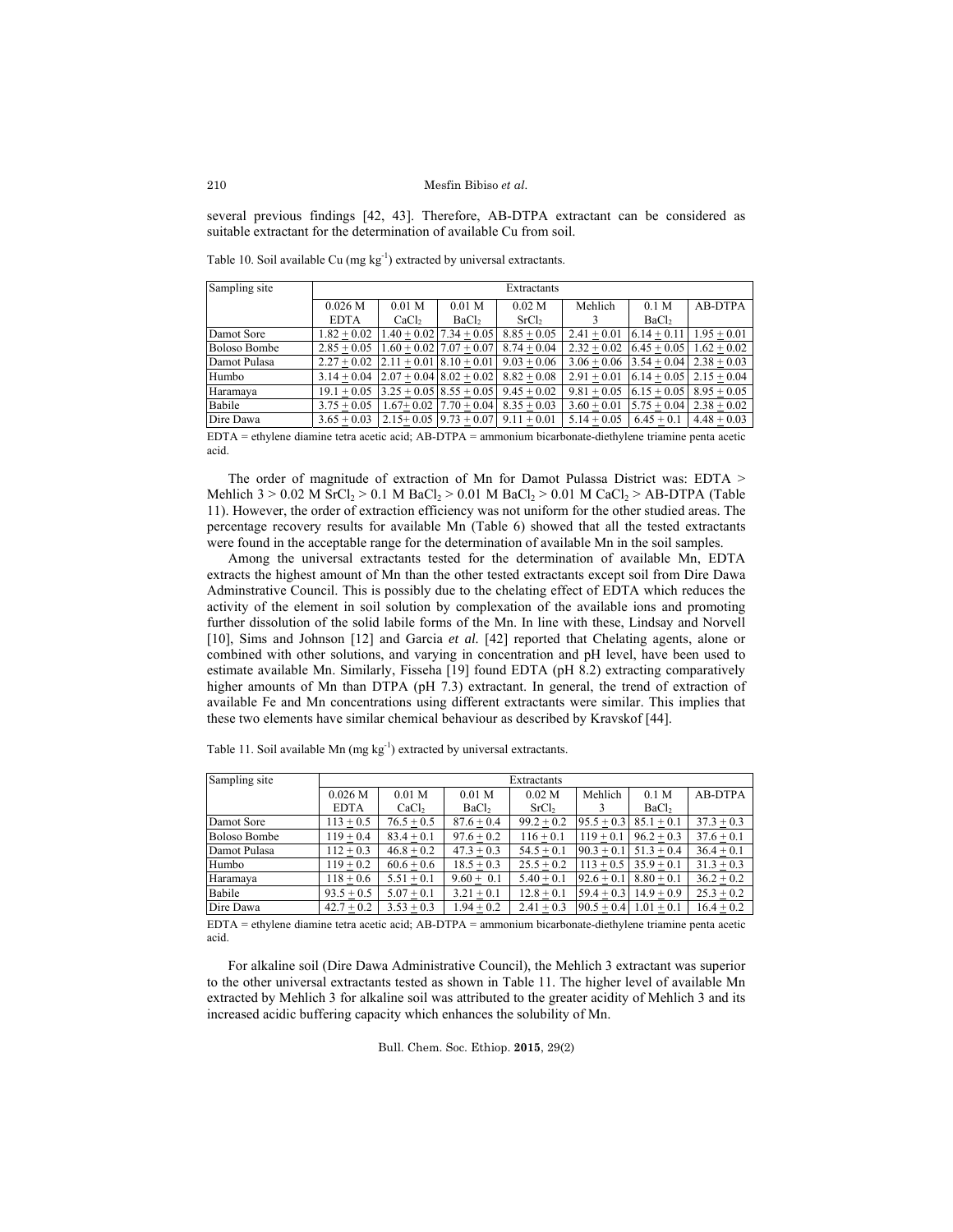The concentration of available Mn extracted by EDTA and Mehlich 3 extractants was higher for acidic and alkaline soils, respectively. The relationship among available Mn extractants was tested for statistical significance. The highest correlation coefficient ( $r = 0.90$ ) at ( $p < 0.01$ ) was found between 0.01 M CaCl<sub>2</sub> and DTPA extractants as shown in Table 8. Similarly, high correlation coefficients ( $r = 0.85$ ) at ( $p < 0.05$ ) was found between DTPA and AB-DTPA. The strong correlation coefficient between Mehlich 3 and DTPA  $(r = 0.75)$  was supported by previous study  $[45]$ . Although significant correlation was observed between 0.01 M CaCl<sub>2</sub> and the DTPA extractant, the AB-DTPA extractant could easily be adopted for the determination of Mn in soil considering the use of universal extractant.

Table 12. Soil available  $Zn$  (mg kg<sup>-1</sup>) extracted by universal extractants.

| Sampling site       |                               | Extractants       |                            |                                                         |         |                                                                       |              |  |  |
|---------------------|-------------------------------|-------------------|----------------------------|---------------------------------------------------------|---------|-----------------------------------------------------------------------|--------------|--|--|
|                     | $0.026$ M                     | 0.01 <sub>M</sub> | $0.01$ M BaCl <sub>2</sub> | 0.02 <sub>M</sub>                                       | Mehlich | 0.1 <sub>M</sub>                                                      | AB-DTPA      |  |  |
|                     | <b>EDTA</b>                   | CaCl <sub>2</sub> |                            | SrCl <sub>2</sub>                                       |         | BaCl <sub>2</sub>                                                     |              |  |  |
| Damot Sore          | $12.4 + 0.1$                  | $3.70 + 0.03$     | $6.60 + 0.03$              | $6.30 + 0.03$ $\left  2.90 + 0.02 \right $ $6.37 + 0.1$ |         |                                                                       | $6.34 + 0.1$ |  |  |
| <b>Boloso Bombe</b> | $24.6 + 0.02$ 6.30 + 0.07     |                   | $10.7 + 0.02$              |                                                         |         | $10.7 + 0.02$ 8.70 + 0.04 8.80 + 0.08 9.90 + 0.04                     |              |  |  |
| Damot Pulasa        | $13.1 + 0.05$ 4.10 + 0.05     |                   | $4.10 + 0.06$              |                                                         |         | $2.90 + 0.01$ 3.70 + 0.03 3.50 + 0.04 6.70 + 0.05                     |              |  |  |
| Humbo               | $31.4 + 0.02$   $7.90 + 0.02$ |                   | $3.40 + 0.02$              | $2.30 + 0.01$   12.2 + 0.02   1.40 + 0.02   9.40 + 0.04 |         |                                                                       |              |  |  |
| Haramaya            | $5.10 + 0.1$                  | $0.31 + 0.01$     | $2.10 + 0.05$              |                                                         |         | $1.60 + 0.02 \mid 0.61 + 0.01 \mid 0.45 + 0.1 \mid 1.30 + 0.02 \mid$  |              |  |  |
| Babile              | $3.66 + 0.03   0.21 + 0.01$   |                   | $1.90 + 0.02$              |                                                         |         | $1.50 + 0.03 \mid 0.34 + 0.01 \mid 0.70 + 0.01 \mid 0.78 + 0.02 \mid$ |              |  |  |
| Dire Dawa           | $6.30 + 0.02$                 | $0.51 + 0.02$     | $1.50 + 0.01$              |                                                         |         | $1.10 + 0.03$   $2.20 + 0.01$   $1.90 + 0.06$   $2.30 + 0.03$         |              |  |  |
|                     |                               |                   |                            |                                                         |         |                                                                       |              |  |  |

EDTA = ethylene diamine tetra acetic acid; AB-DTPA = ammonium bicarbonate-diethylene triamine penta acetic acid.

 Among the universal extractants tested for the determination of available Zn, the highest concentration was determined by EDTA extractant for all soil samples in the studied areas (Table 12) and this is in line with several previous research findings [11, 46]. The highest concentration of available Zn extracted by EDTA could be explained to its strong chelating agent capable of forming complexation and decreases adsorption of Zn on the clay particles and results in increasing the solubility of  $\text{Zn}^{2+}$  in soils. The order of magnitude of available  $\text{Zn}$ extraction differed according to the soil types and extractants used. This is due to the fact that Zn had been reported to be generally of low mobility in soils [47] and has a tendency of being adsorbed on clay sized particles [48]. The percentage recovery results for available  $Zn$  (Table 6) showed that all the tested extractants were found in the acceptable range for the determination of available Zn in the soil samples of the studied areas.

From the data given in Table 8, it can be shown that the extractants tested for the determination of available Zn show significant correlation with DTPA method, yet the highest correlation coefficient ( $r = 0.97$ ) at ( $p < 0.001$ ) was found between DTPA and AB-DTPA. The rest of the methods were also significantly correlated with each other and this is in contrast with previous findings [42]. Therefore, AB-DTPA extractant can be considered as suitable extractant for the determination of available Zn for soil of the studied areas.

### **CONCLUSIONS**

This study has shown that among the seven universal extractants tested for the determination of available Fe, EDTA and Mehlich 3 extracted large amount for acidic and basic soils respectively. However, the highest correlation coefficient ( $r = 0.95$ ) at ( $p < 0.001$ ) was found between DTPA and AB-DTPA. Therefore, AB-DTPA extractant can replace DTPA extractant for the determination of available Fe.

For the determination of available Cu, the  $0.02$  M SrCl<sub>2</sub> universal extractant extracts high amount in all soil samples except for neutral soil. However, the highest correlation coefficient (r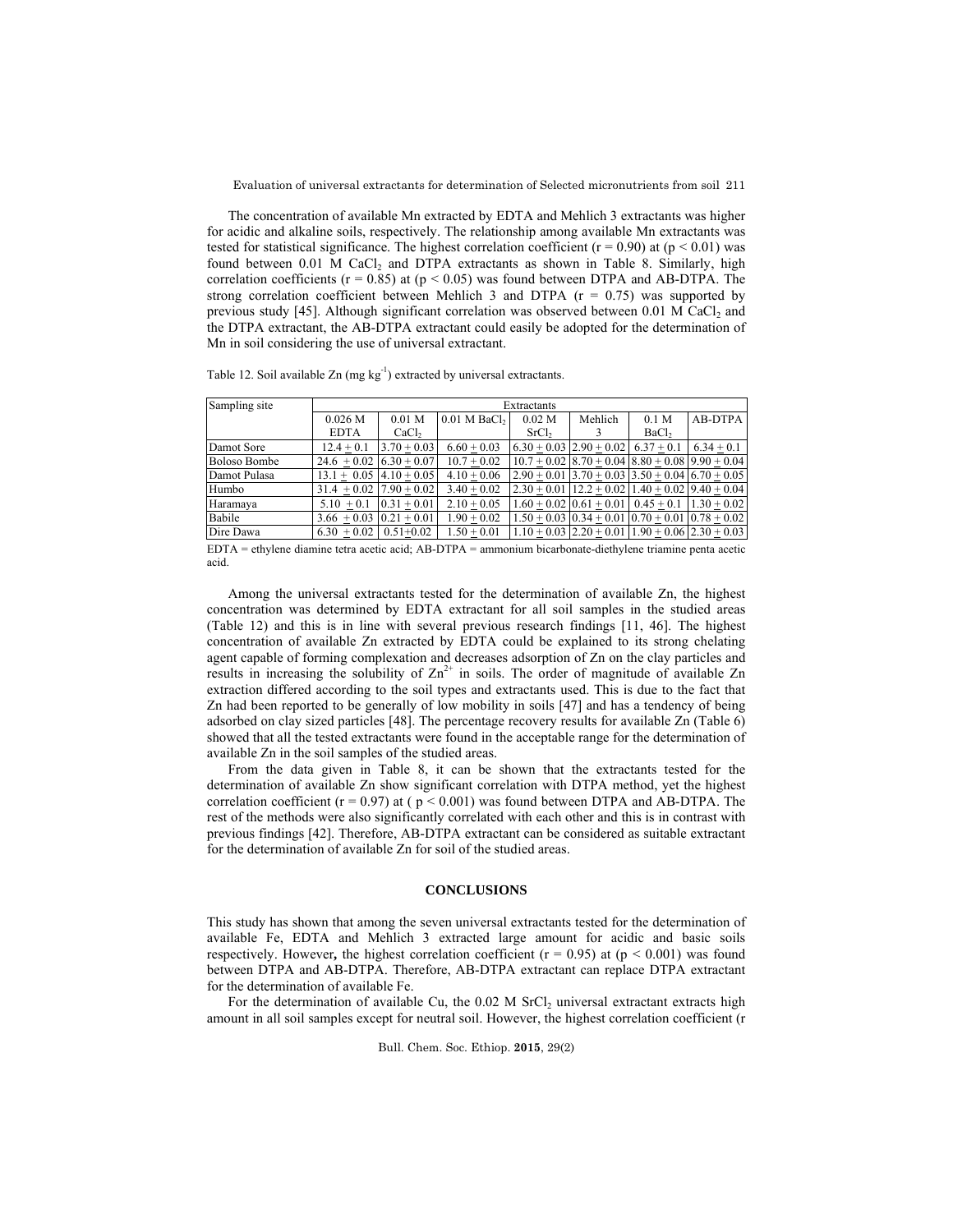$= 0.99$ ) at (p  $\le 0.001$ ) was found between DTPA and AB-DTPA. Therefore, AB-DTPA extractant can be considered as suitable extractant for the determination of available Cu for soil of the studied areas.

Among the universal extractants tested for the determination of available Mn, EDTA extracts the highest amount of Mn than the other tested extractants except in soil from Dire Dawa Administrative Council. However, better correlations were observed among DTPA, 0.01 M CaCl<sub>2</sub>, and AB-DTPA though the correlation was higher in the case of 0.01 M CaCl<sub>2</sub>. Hence, AB-DTPA extractant can easily be adopted for the determination of available Mn in soils of the studied areas given the efficiency of this extractant for the other analytes as well.

Although EDTA extracts the highest concentration of available Zn, the highest correlation coefficient ( $r = 0.97$ ) at ( $p < 0.001$ ) was found between DTPA and AB-DTPA. Therefore, AB-DTPA extractant can be considered as suitable extractant for the determination of available Zn for soil of the studied areas. Generally, the AB-DTPA extractant is considered to be the best for the determination of available Fe, Cu, Mn and Zn in soils.

### **ACKNOWLEDGMENT**

This work was financially supported by Ministry of Education and Wolaita Sodo University. We thus acknowledge these institutions and the staff members of Soil Chemistry Laboratory, Haramaya University and staff members of Ethiopian Geological Survey, Addis Ababa, for providing us with the necessary supports to conduct this study.

### **REFERENCES**

- 1. Fageria, N.K. *J. Plant Nutr*. **2007**, 30, 203.
- 2. Maqueda, C; Herenci, J.F.; Ruiz, J.C.; Hidalgo, M.F. *J. Agric. Sci*. **2011**, 149, 461.
- 3. Ibrahim, A.K.; Abubakar, B. *Asian J. Agric. Food Sci.* **2013**, 1, 217.
- 4. Portch, S.; Stauffer, M.D. *J. Crops*. **2005**, 89, 28.
- 5. Haby, V.A.; Russele, M.P.; Skogley, E.O. Westerman, R.L. *Soil Testing and Plant Analysis*, 3rd ed., Soil Science Society of America: Wisconsin, USA; **1990**; p 181.
- 6. McLaughlin, M.J.; Lancaster, P.A.; Sale, P.W.G.; Uren, N.C.; Peverill, K.I. *Plant and Soil.*  **1993**, 155, 223.
- 7. Ayodele, O.J.; Omotoso S.O.; Agboola, A.A. *Int. Res. J. Agric. Sci. Soil Sci.* **2013**, 3, 416.
- 8. Jones, J.B. *Commun. Soil Sci. Plant Anal*. **1998**, 29, 1543.
- 9. Ranger, C.B. *Anal. Chem*. **1981**, 53: 20.
- 10. Lindsay, W.L.; Norvell W.A. *Soil Sci. Soc. Am. J*. **1978**, 42, 421.
- 11. Mehlich, A. *Commun. Soil Sci. Plant Anal*. **1984**, 15, 1409.
- 12. Sims, J.T.; Johnson, C.V. *Micronutrient Soil Tests*, 2nd ed., Soil Science Society of America: Wisconsin, USA; **1991**; p 427.
- 13. Wang, J.J.; Harrell, D.L.; Henderson, R.E.; Bell, P.F. *Commun. Soil Sci. Plant Anal.* **2004***,*  35, 145.
- 14. Boon, D.Y.; Soltanpour, P.N. *Commun. Soil Sci. Plant Anal*. **1991**, 22, 369.
- 15. Alva, A.K. *Commun. Soil Sci. Plant Anal*. **1992**, 23, 2493.
- 16. Bortolon, L.; Gianello, C. *Braz. J. Soil* **2009**, 33, 647.
- 17. Asgelil, D.; Taye, B.;Yesuf, A. *Proceedings of Agric. Research Fund*, Ethiopia; **2007**; p 77.
- 18. Desta, B. *Soil Sci. Bull. Ethiop*. **1982**, 4, 43.
- 19. Fisseha, I. *Macro and Micronutrient Distributions in Ethiopian Vertisol Landscapes*, PhD Thesis, University of Hohenheim, Germany; **1992**.
- 20. Teklu, B.; Amnat, S.; Yongyuth, O.; Sarobol, E.D. *Kasetsart*, *J. Nat. Sci*. **2007**, 41, 84.